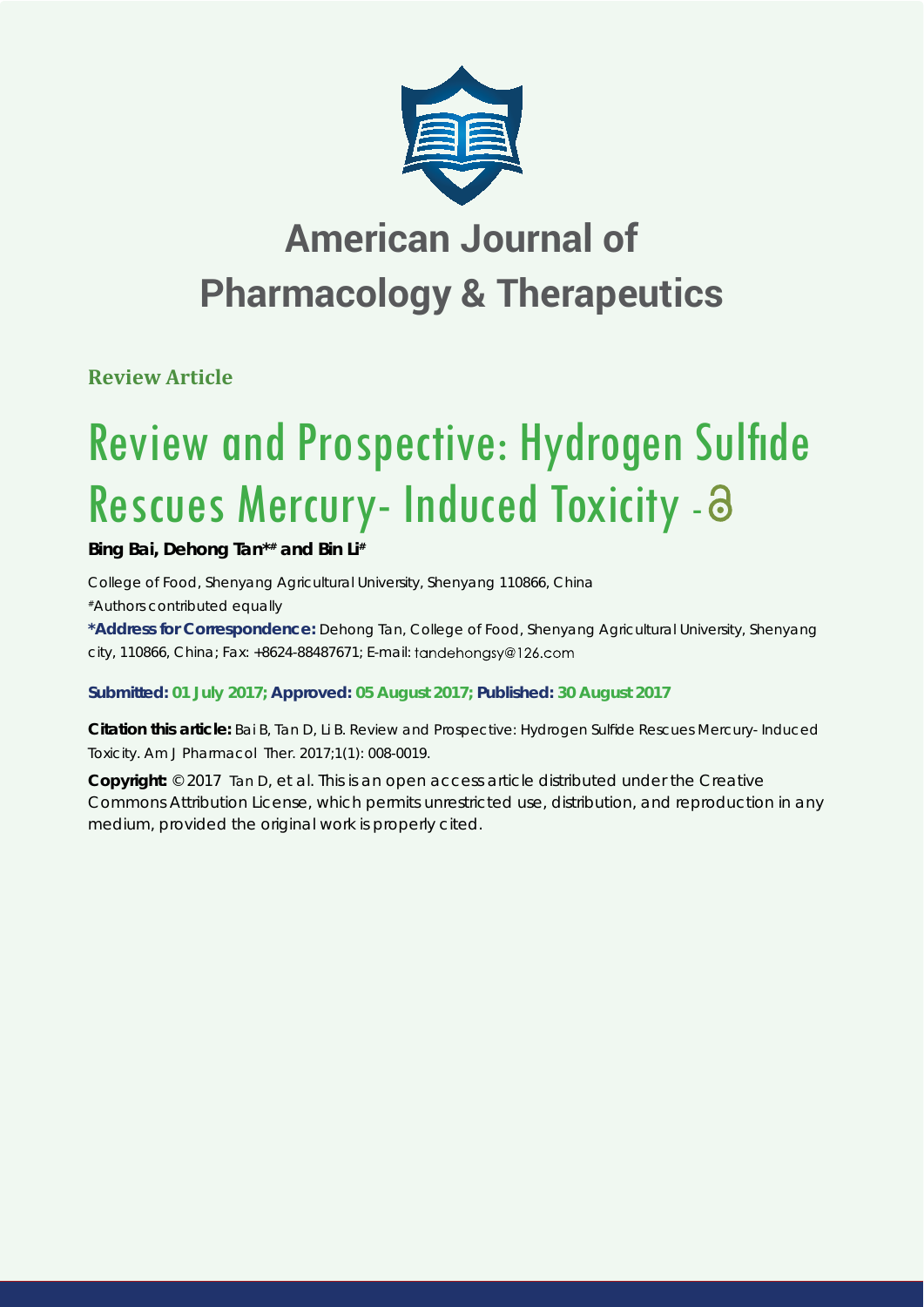#### **ABSTRACT**

We previously reported that Hydrogen Sulfide (H<sub>2</sub>S) may attenuate Methyl mercury (meHg) -induced neurotoxicity via mitochondrial preservation, the encouraging results prompt further investigation on this topic. This paper is intended to review published data on issues of Hg toxicity, mainly chronic neurotoxicity, existing treatments and remedy values of H<sub>2</sub>S. For issues of Hg toxicity, the main Hg intoxicant syndrome of Minamata Disease, sources of exposure, pharmacokinetics and toxic mechanisms were reviewed. For the existing treatments, the merits and defaults of chelating agents and other approaches by enhancing antioxidant defense mechanisms were discussed. The remedy values of  $\mathsf{H}_2\mathsf{S}$  were emphasized, besides the well known that  $\mathsf{H}_2\mathsf{S}$  as gaseous and cyto-protective mediator,  ${\sf H}_2$ S reacting with metal ions including Hg,  ${\sf H}_2$ S superior to other sulfides for protecting organelles because of its freely penetrating cellular membranes, development of H<sub>2</sub>S donors, plant organosulfurs as potential H<sub>2</sub>S donors, and several experimental evidences of H<sub>2</sub>S antagonizing Hg toxicity were also mentioned, which provide reasonable ground for selecting suitable H<sub>2</sub>S donors to combat Hg toxicity. Prospective: promoting endogenous H<sub>2</sub>S production or supplying exogenous H<sub>2</sub>S to some extent may have benefits for Hg intoxication. Activating the enzymes which producing  $H_2S$  and administrating the reaction substrates for  $H_2S$  production, or modulating intestinal microbiota may increase the endogenous production of H<sub>2</sub>S, and developing more stable and slow-releasing H<sub>2</sub>S donors from chemically synthesized compounds and nature plant organ sulfurs should be done for supplying the exogenous  $H_2$ S goal.

Keywords: Heavy Metal; Pollution; Hydrogen Sulfide Donor; Organosulfurs; Polysulfides; Mitochondria

#### **ABBREVIATIONS**

ATSDR: Agency For Toxic Substances and Disease Registry; AIF: Apoptosis-Inducing Factors; ADT-OH: ([5-(4-Hydroxyphenyl)-3H-1,2-Dithiole-3-Thione]; AP-1: Activator Protein-1; BAL; Dimercaprol : British Anti-Lewisite; Bismethylmercury Sulfide ((MeHg)2S); BKCa: Ca<sup>2+</sup>-Sensitive K<sup>+</sup> Channel (); Cystathionine β-Synthase (CBS); Cystathionine γ-Lyase (CSE); Central Nervous System ( CNS); Catalase (CAT); Cytochrome C (Cyt-C); D-Amino Acid Oxidase (DAO); Diallyl Sulfide (DAS); Diallyl Disulfide (DADS); Diallyl Trisulfide (DATS); 2,3-Dimercaptosuccinic Acid (DMSA); 2,3-Dimercaptopropanesulfonate (DMPS, Unithiol); Food And Drug Adminstration (FDA); Glutathione (GSH); Glutathione Peroxidase (GPX); Glutathione Peroxidases (GPxs) ; Glutathione Reductase (GR); Glutamic Acid (Glu); Hydrogen Polysulfide  $(H_2S_n)$ ; Hypochlorous Acid (HOCl); Mercuric Chloride (HgCl<sub>2</sub>); Mitochondrial Permeability Transition (MPT); 3-Mercaptopyruvate Sulfurtransferase (3MST); 3-Mercaptopyruvate (3MP); 3-Mercaptopyruvate Sulfurtransferase (3MST); Mercury (Hg); N-Acetyl-5-Methoxytryptamine (Melatonin); N-Methyl-D-Aspartate Receptors (NMDARs); Non-Steroidal Anti-Inflammatory Drugs (NSAIDs); Nitric Oxide (NO); Nuclear Factor κB (NF-κB); Organosulfur Compounds (OSC); Peroxynitrite (ONOO ); Phosphatase And Tensin Homolog (PTEN); Protein Kinase A (PKA); Reactive Oxygen Species (ROS); Superoxide Dismutase (SOD); Seleno Groups (-SeH) ; Sulforaphane (SFN) ; Superoxide (O<sup>2-</sup>); Sodium Thiosulfate (Na<sub>2</sub>S<sub>2</sub>O<sub>3</sub>); Seleno (-SeH); Thiol (-SH); Thiol Groups (-SH); Thioredoxin Reductase (TrxR).

#### **INTRODUCTION**

Elemental and compound Mercury (Hg) exist everywhere in our environment, and human exposure to Hg is unavoidable. The human body lacks effective mechanisms to excrete, thus Hg accumulates in the body, especially in nerve tissues [1]. Although the mechanism of Hg toxicity is still unclear, most studies agree that Hg firmly binds to thiol (-SH) and seleno (-SeH) containing macromolecules, the binding controls the movement of Hg and disrupts the biological function of various important molecules, chiefly, unbalancing the redox state, leading to free radicals overproduction, mitochondrial damage, apoptosis, finally, neurodegeneration and many other diseases [2].

Despite a massive search for strategies to counteract Hg toxicity, no ideal approach to completely abolish Hg toxicity has been

**SCIRES Literature - Volume 1 Issue 1 - www.scireslit.com Page -009**

identified. Chelating agents are the major antidotes which can assist the elimination of Hg in acute intoxication; however, these drugs are of limited use because of their chronic effects largely unestablished [1]. Approaches by enhancing antioxidant defense mechanisms were also developed, which include thiol- and seleno- group donors, antioxidative vitamins and others, however, as complementary therapeutic approaches, lots of them limit their application by toxicities or unclear effects. There is a long way to go before solving the problem of Hg toxicity.

Hydrogen Sulfide (H<sub>2</sub>S) is a pungent, toxic gas, and also a reducing agent. It can react with some metal ions including Hg to form insoluble metal sulfides, and is able to freely penetrate the membranes of cells for its highly lipophilic character. In recent decades,  $H_2S$  is discovered to be synthesized in mammalian and human tissues, and has attracted considerable interests in a relatively short period of time as an endogenous gaseous mediator and potential therapeutic tool [3]. Firstly demonstrated that exogenous  $H_2S$  protected cortical neurons from glutamate-induced oxidative stress. Since then, numerous studies have shown protective effects of  $H_2S$  to not only brain but various tissues under different stressors, therapeutic roles of  $H_2S$  are dynamically explored.

The above-mentioned facts remind us that  $H_2S$  may be beneficial for dealing with Hg toxicity. This area has not received enough attention. Recently, we explored whether  $H_2S$  donor (NaHS) could attenuate methyl mercury (MeHg)-induced neurotoxicity in rats. The results showed that NaHS significantly reduced MeHg-induced oxidative stress, mitochondrial damage and cellular apoptosis. And also, NaHS increased DNA and RNA content, and the activities of acetyl cholinesterase and  $Na^{+}/$  K<sup>+</sup>-ATPase, these parameters were compromised by MeHg exposure. Our results demonstrate that H2 S positively protect brain against MeHg-induced toxicity, and the mechanisms appear to involve the inhibition of oxidative stress and the protection of mitochondria.

As a kind of toxic gas,  $H_2S$  gas is inconvenient for conventional research and therapeutic purpose. Some compounds, including NaHS and Sodium Thiosulfate  $(Na_2S_2O_3)$  [4], which can release H<sub>2</sub>S under physiological conditions, known as H<sub>2</sub>S donors, and some plant organosulfurs compounds are regarded as potential  $H_2S$ donors, furthermore several slow-releasing donors have shown some clinical values. It should be noted that  $H_2S$  -releasing capabilities of the donors are quite different, the functions of  $H_2S$  donors vary to a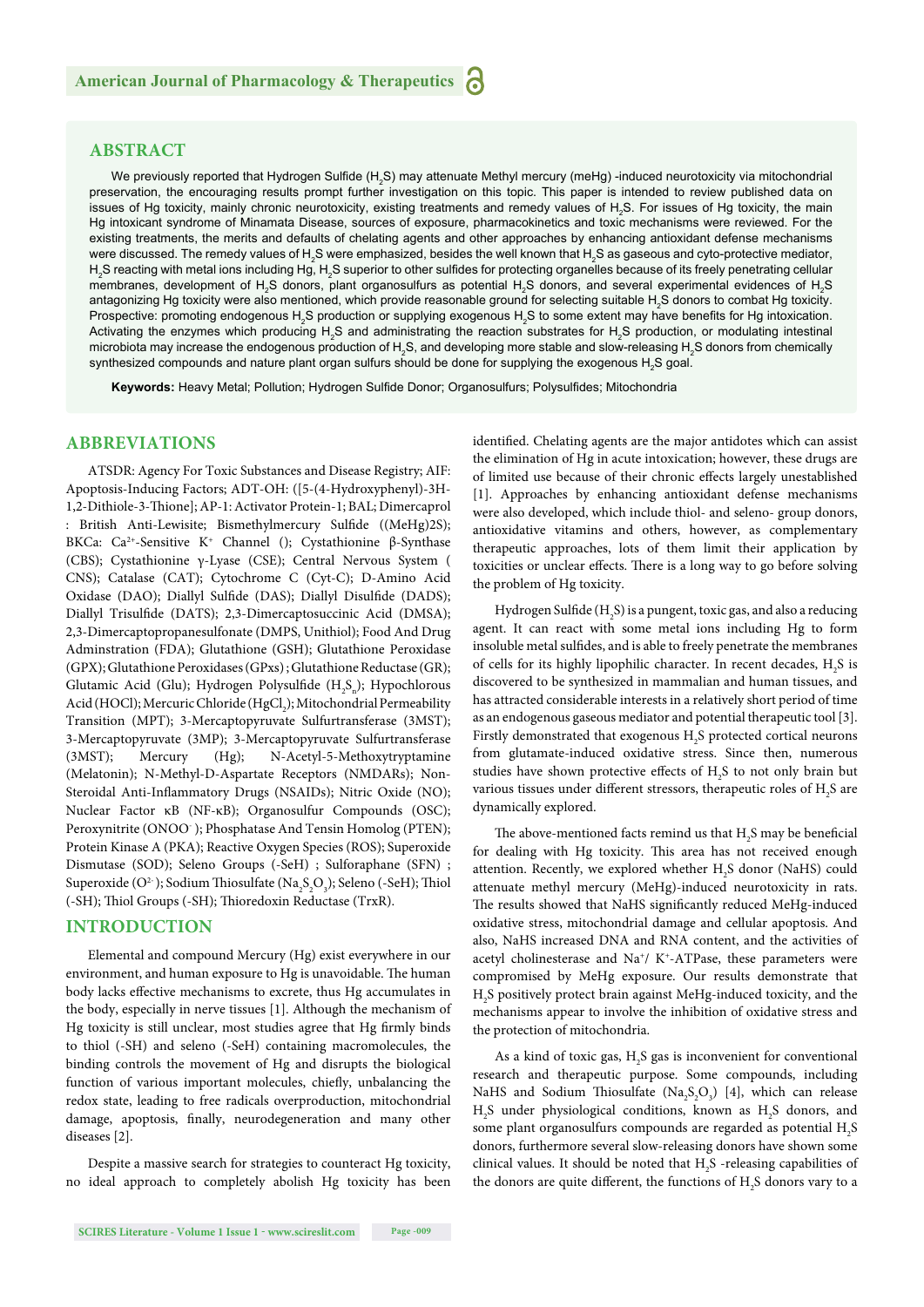certain degree [5], the selection of suitable  $\mathrm{H}_2\mathrm{S}$  donors is important for the further investigation on the present topic.

The previous encouraging results prompt further investigation on this topic. This paper is intended to review published data on issues of Hg toxicity, mainly chronic neurotoxicity, current available approaches for reducing Hg toxicity, and remedy values of  $H_2S$ . The data of  $H_2S$  were emphasized, from physicochemical property, physiologic source, biological activities, development of  $\mathrm{H}_2\mathrm{S}$  donors, to experimental evidences of  $H_2S$  antagonizing Hg toxicity, which provide reasonable ground for suitable donors to combat Hg toxicity. Finally, we give the prospective for increasing the  $H_2S$  level to some extent by promoting endogenous H<sub>2</sub>S production or supplying exogenous  $H_2S$  to combat  $Hg$  toxicity. The review and prospective may provide some helps for scholars who are interested in the campaign for dealing with Hg toxicity.

#### **TOXICITY OF HG**

Mercury (Hg) was named after the planet Mercury. It exists in three basic states: elemental Hg or Hg vapor, inorganic Hg, and organic Hg. Elemental Hg was known to the ancient Chinese and Hindus and has been found in Egyptian tombs of 1500 BC. Hg also widely used in many areas, in industry for the production of batteries, in plastic production as a catalyst, in paper production as a slimicide, in instruments as a working fluid, and so on. Medically, it was once used to treat syphilis in the European pandemic of the late 15th century [6], and Cinnabar (mainly contains Hg sulfide, HgS) has been used for 2000 years in traditional Chinese medicines. Nowadays, Hg is used as a germicidal and bactericidal agent in the making of amalgam dental fillings [6] and as a preservative in vaccine.

Since 1940s, toxicity of Hg was known, first, deadly Hunter-Russell syndrome and then Minamata disease were reported, public health disaster also occurred in Japan, Iraq, Canada and other areas. Now, In America, Hg is listed as the third-most frequently found heavy metal behind lead and arsenic, and the most toxic substance in the United States [7]. The biological behavior, pharmacokinetics and clinical significance of the various forms of Hg vary with different states [8]. Generally, the target organ for inhaled Hg vapor is primarily the brain, inorganic Hg chiefly damage the gut lining and kidney, while organic Hg especially MeHg is widely distributed throughout the body, causes neurological deficits and other damages [9].

#### **Hunter-Russell Syndrome and Minamata disease**

In 1940s, Hunter and Russell described MeHg intoxication in four workers from a factory that produced Hg-contained fungicidal agents. An autopsy of one worker revealed marked neuronal destruction and cerebral atrophy with cortical loss. Owing to their description, MeHg poisoning subsequently became known as Hunter-Russell syndrome [6].

In Japan, from the 1920s to the 1960s, a chemical factory was using Hg as a catalyst, led to MeHg chloride in the factory' s effluent was released into Minamata bay on the southwest coast of Kyushu. In May 1956, physicians at nearby Kumamoto University Hospital were confronted with a new central nervous system disease, latterly named ''Minamata Disease'', when four factory workers presented with brain damage, and soon more people developed similar symptoms [10]. In October 1959, MeHg was proved to be the causative agent. It was because fish in Minamata Bay was contaminated and accumulated MeHg, humans consumed the fish get disease. In the 1960s and 1970s, chronic brain damage, mental retardation, developmental disturbances, liver disease, hypertension, and poor metabolism were noted in the children of mothers exposed to Hg contaminated fish. Children exposed in utero also exhibited chorea, ataxia, tremors, and seizures [11,12].

MeHg led public health problem also occurred in Niigata of Japan and Canada for MeHg contaminated fish consumption [10,13]. In Iraq, over 6000 people were hospitalized following consumption of bread made from MeHg-treated grain, and infants exposed in utero demonstrated developmental anomalies similar to those at Minamata [14,15].

#### **Sources of Exposure**

**Environmental source:** Elemental Hg or as an inorganic sulfide compound are found primarily in the earth's crust at approximately 0.5 parts per million. It has been estimated that annual worldwide emissions of Hg into the atmosphere at 2,200 metric tons [16]. Onethird of these emissions originates from natural sources (volcanic eruptions and decay of Hg-containing sediment), while two-thirds from man-made sources. Twenty-five percent of total worldwide emissions come from fossil fuel combustion [17,7]. The ATSDR considers anyone who lives in close proximity to a former Hg mining site, recycling facility, municipal or medical incinerator, or coal-fired electric generating plant to be at risk for Hg toxicity [6].

**Food source:** Elemental and organic Hg settle in water, where they are converted by microorganisms into organic Hg, in which Hg is bonded to a Me, ethyl, phenyl, or similar group, organic Hg is ingested by smaller creatures, which are consumed by larger fish. Fish at the top of the food chain may concentrate considerable Hg in their tissues [8]. Food and Drug Administration (FDA), presented data warning of the consequences for fetuses of women who follow the current FDA's fish consumption advisory and eat 12 ounces of "safe" fish per week [18]. The Environmental Working Group estimates that more than 25 percent of children in utero in the United States would be exposed to levels of Hg above the EPA safe reference dose (0.1 g MeHg/ kg body weight/ day) for at least 30 days during gestation and would have an increased risk for neurological damage [19, 20].

**Dental amalgam source:** Human metallic Hg exposure comes from Hg vapor out gassing from amalgam fillings, at a rate of 2 to 28 micrograms per facet surface per day, of which about 80% is absorbed, according to the World Health Organization [8,21]. It is estimated approximately 100 tons of Hg placed in people's mouths, dental amalgam has been characterized as one of most important human Hg exposure source [22,23].

**Consumer products and other medical products sources:** Some consumer products and medical products have Hg ingredient, such as skin-lightening creams or antiseptic facial products, vaccines used Hg as preservative, Hg-containing diuretics or laxatives, and teething powders, those who use these products containing Hg are also considered at significant risk, especially pregnant or nursing women and their developing fetuses and breast-fed babies [8].

#### **Pharmacokinetics of Hg exposure**

The toxicological roles of organic and inorganic Hg remain a matter of debate. While some authors state that the different forms of Hg have the same toxic entity and that toxicity depends mainly on differential bioavailability, others state that each Hg form has different physicochemical properties and toxicity profiles. Nevertheless, both forms can induce a wide range of toxic effects [8,9], and the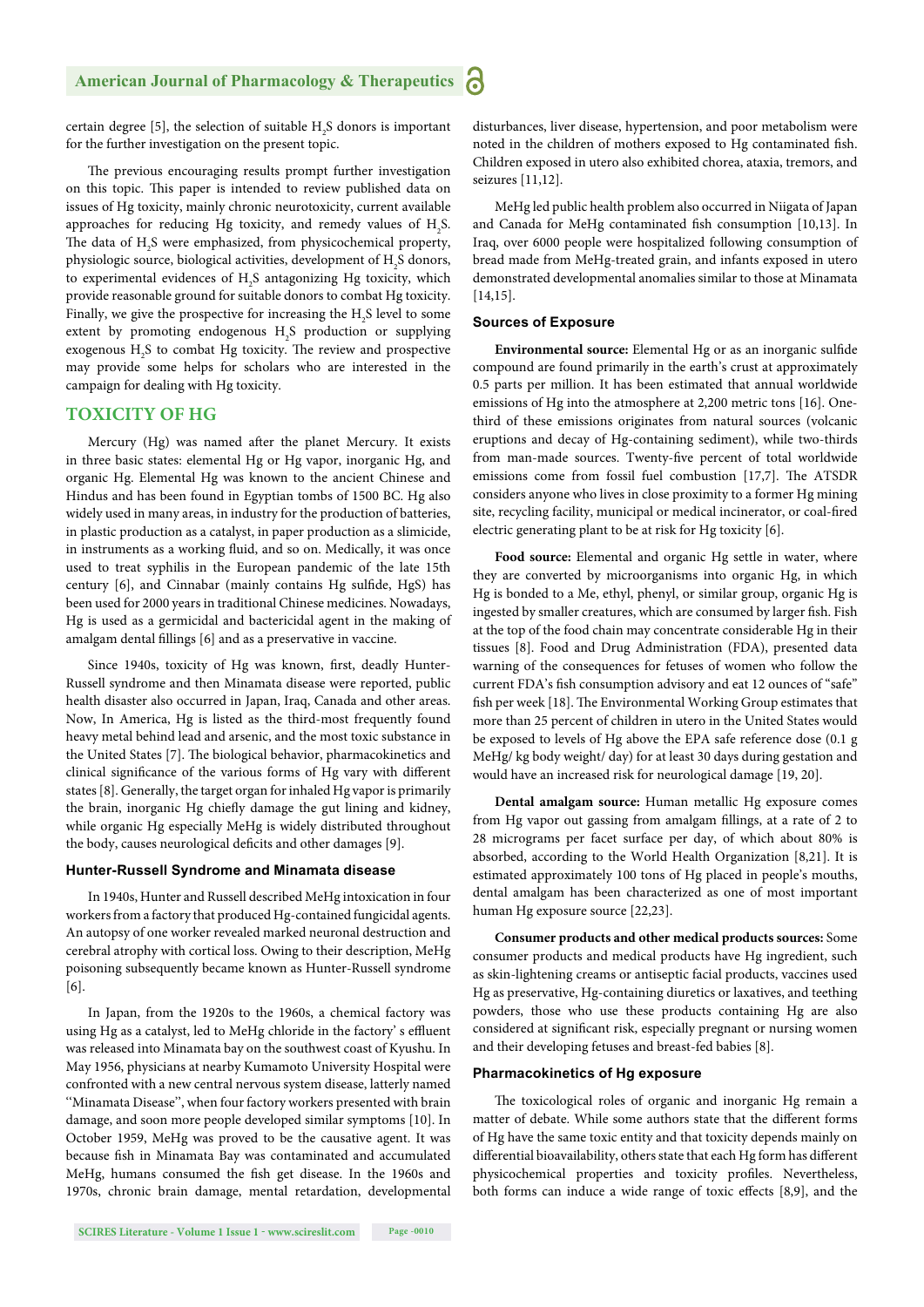pharmacokinetics of Hg exposure must be distinguished when discussing their toxicity [8].

**Elemental Hg:** Mercury vapor is transported to the brain, either dissolved in serum or adherent to red cell membranes. Metallic Hg passes easily through the blood brain barrier and through the placenta, where it lodges in the fetal brain [8]. In addition to the brain, metallic Hg is also deposited in many other organs, i.e., thyroid, breast, adrenals, liver, kidneys and others, and may be associated with dysfunction of those organs [8,24].

Metallic Hg is largely excreted as mercuric Hg. The excretory half lives of metallic and mercuric Hg vary widely, depending on the organ of deposition and redox state, with values ranging from a few days to several months, with some pools (e.g., CNS) having a half life exceeding several years [25].

#### **Inorganic Hg**

**Mercurous Mercury:** Mercurous Mercury is the chemical compound with the formula  $Hg_2Cl_2$ , also known as calomel; it is a component of reference electrodes in electrochemistry [137]. It is poorly soluble in water and poorly absorbed by the intestine, although some portion is thought to undergo oxidation to more readily absorbable forms, and some absorption evidently occurs, as calomel is occasionally associated with pink disease, or acrodynia [8].

**Mercuric Mercury:** Mercuric Chloride (HgCl<sub>2</sub>) was used as a preservative and for development of photographic film and is a component of some skin-lightening creams. Only about 2% of ingested  $\mathrm{HgCl}_{_2}$  is absorbed initially [26], although it is believed that its corrosive effect on the intestine may increase permeability [27]. Available data on skin penetration of  $\mathrm{HgCl}_{2}$  are insufficient to make quantitative comparison with ingestion or with metallic Hg.

**Cinnabar:** Cinnabar is the naturally occurring mineral with Hg in combination with sulfur, the major source for metallic Hg production. It is red in color so called red Hg sulfide, Zhu Sha in Chinese. Cinnabar is insoluble and stable, and cinnabar powder has been used as an important ingredient in traditional Chinese medicines and in Indian Ayurvedic medicines [28,136]. Approximately 40 traditional Chinese medicines contain some cinnabar according to Pharmacopeia of China, and it is the major source of Hg found in traditional medicines. Cinnabar is insoluble and poorly absorbed from the gastrointestinal tract. Absorbed Hg from cinnabar is mainly accumulated in kidney, resembling the disposition pattern of inorganic Hg, following long-term use of cinnabar, renal dysfunction may occur. The doses of cinnabar required to produce neurotoxicity are thousands times higher than MeHg [29-31]

**Organic Hg:** Most available data on organic Hg compounds refer to MeHg, which is a major source of human Hg exposure from food. Intestinal absorption of MeHg from fish is fairly efficient, as is absorption through the skin. On entry to the blood stream, MeHg adheres to sulfhydryl groups, particularly to those in cysteine. MeHg is deposited throughout the body, with equilibrium between blood and body occurring approximately four days after exposure [32]. Concentration of MeHg occurs in the brain, liver, kidneys, placenta, and fetus, especially in the fetal brain, as well as in peripheral nerves and bone marrow. Although MeHg has low lipid solubility, the ingested MeHg easily permeates the blood–brain barrier [33], since the complex of MeHg and cysteine may act as a "molecular mimic" for the amino acid methionine and gain entry into the central nervous system via the same mechanism methionine uses to cross

the blood-brain barrier [34,35]. Deposited MeHg slowly undergoes demethylation to inorganic Hg. The excretory half life of MeHg in man is about 70 days, with approximately 90% being excreted in stool. Some degree of entero-hepatic circulation apparently occurs [8,36]. Perhaps 20% of MeHg is excreted in breast milk, with the actual amount varying with severity of exposure [8].

#### **Mechanisms of Hg Toxicity**

Mercury can cause biochemical damage to tissues and genes through diverse mechanisms, such as thiol and -Selenol Binding, Oxidative stress, depletion of glutathione, interrupting intracellular calcium homeostasis, interrupting excitatory amino acid pathways [37,38].

Mercury-Thiol and- Selenol Binding: Most studies agree that Hg has a high affinity for Thiol groups (-SH) and seleno groups (-SeH) that are present in amino acids, proteins and enzymes, such as Glutathione (GSH, a -SH containing molecule) and Glutathione Peroxidase (GPX, a -SeH containing protein). Since the stability constants (energy necessary to form and break bonds) for Hg and thiol complexes are so high, Hg will bind to any free thiol available and the thiol in the highest concentration will be the most frequently-bound. Selenols (–SeH) have a lower pKa than thiols (5.3 versus 8.5) and under physiological conditions are fully ionized to selenolates (–Se) and thus are more reactive and can easily interact with Hg. Selenoenzymes such as Glutathione Peroxidases (GPxs) and Thioredoxin Reductase (TrxR) are good targets for Hg [39]. The binding can alter protein conformation, or creating protein adducts through modification of side chains leading to changes in protein shape and activity [40].

**Oxidative stress:** Changes in the activity of several enzymes involved in antioxidant action, such as GPxs, TrxR, Glutathione Reductase (GR), Superoxide Dismutase (SOD), and Catalase (CAT) are indicative of Hg induced oxidative stress. Glutathione depletion, resulting from complexation with mercurials is also a good but unspecific indicator of Hg effects [41]. Hg could induce oxidative damage in the mitochondria directly, which leads to accumulation of ROS. ROS can lead to cell injury through several mechanisms, including direct damage to lipid peroxidation, protein and DNA oxidation [42].

**Excitotoxicity:** Excitotoxicity usually refers to the injury and death of neurons arising from overactivation of Glutamic acid (Glu) receptors that impairs cellular Ca<sup>2+</sup> homeostasis, further leading to a generalized acute oxidative stress [42]. Glu, the main excitatory neurotransmitter, plays a crucial role in MeHg neurotoxicity, since the inhibition of Glu metabolism by MeHg leads to the over activation of N-methyl-D-aspartate receptors (NMDARs) which support neuronal survival or mediate neuronal death, depending on the degree of activation [43]. Meanwhile, the ensuing increase in the extracellular Glu levels is also likely associated with ROS overproduction [44]. Such mechanisms may operate in concert to cause the symptoms of MeHg poisoning [45].

**Mitochondrial damage and apoptosis:** MeHg have been shown to accumulate in mitochondria, MeHg induces oxidative stress and results in mitochondrial damage [46]. Mitochondria are cellular powerhouses responsible for generating energy and heat that are vital for cellular survival. In addition, mitochondria are involved in the apoptosis-signaling pathway. Mitochondria are vulnerable to free radicals, since they contain DNA (mtDNA); but, unlike nuclear DNA,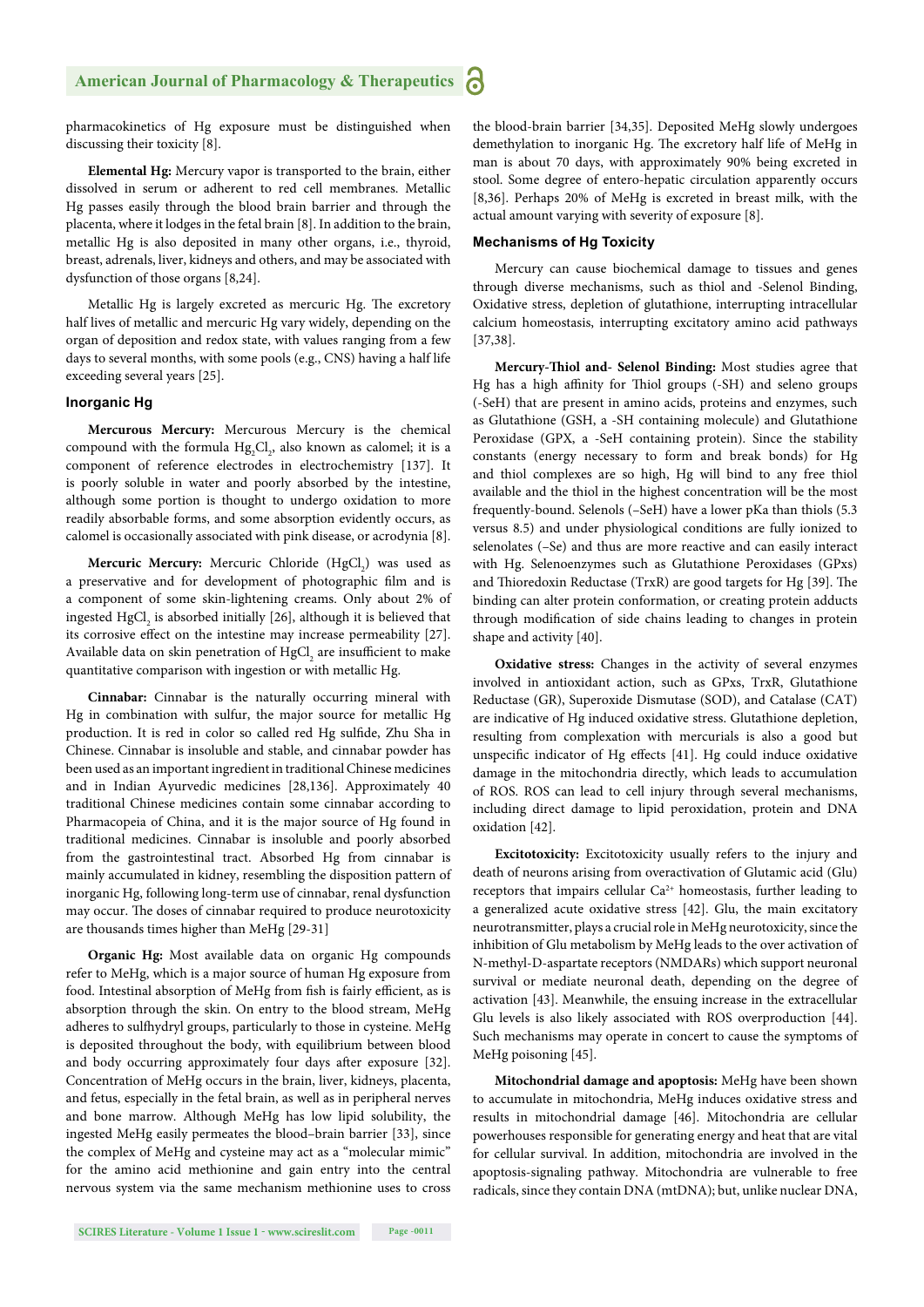mtDNA has no histones to protect against the action of free radicals [2]. In addition, MeHg inhibits several mitochondrial enzymes, i.e. subunits of the respiratory chain complexes, ADP/ ATP translocase, Pi carrier, and decreases the mitochondrial transmembrane potential, subsequently reducing ATP production and  $Ca<sup>2+</sup>$  buffering capacity [47].

Such mitochondrial damage usually begins at the onset of the Mitochondrial Permeability Transition (MPT), outer membrane rupture [48], and the release of proapoptotic factors, such as Cyt-C and AIF into the cytosol; this signaling further activates a caspaseindependent pathway of apoptosis through DNA fragmentation and chromatin condensation, culminating in cell death [49]. Neurocytes are delicately connected to each other, extensive apoptosis will devastate their normal organizational structure and function, which might be associated with the many toxic symptoms of MeHg [50].

**Inhibition of enzymes activities and DNA/RNA/protein synthesis:** Covalent binding of Hg with -SH groups inhibits important enzymes, i.e AChE and Na<sup>+</sup>/ K<sup>+</sup>-ATPase in the neurosystem [51,52]. AChE is involved in various functions, e.g., keeping normal neurotransmission, brain development, learning and memory and neuronal damage [53]. The Na<sup>+</sup>/ K<sup>+</sup>-ATPase is responsible for translocating sodium and potassium ions across the cell membrane using ATP as the driving force, thus maintaining the normal gradient of these cations in animal cells, which is important for cell physiology. It is also involved in nerve impulse propagation and neurotransmitter release [54]. Inhibition of these enzymes contributes to the Hginduced impairment of nerve function.

MeHg also Decreases Contents Of Nucleic Acid (DNA/ RNA) and protein, which are molecules central to all life processes. Inhibition of DNA and RNA synthesis by Hg compounds has been reported earlier, This decrease in nucleic acid content may be attributed to free radical damage to DNA and inhibition of RNA synthesis by direct interaction of ROS [1,55,56]. There are various theories which attribute MeHg inhibition of protein synthesis, including from inactivation of RNA polymerase I by binding to Hg, to direct interaction of protein synthetic machinery [57,56].

#### **CURRENT AVAILABLE APPROACHES FOR REDUCING HG TOXICITY**

Current available approaches for reducing Hg toxicity are mainly by chelating or enhancing antioxidant defense mechanisms. The former can effectively remove Hg from the body in acute intoxication, however, their effects in chronic Hg intoxication is largely unestablished [58]. The latter include thiol- and selenogroup donors, antioxidative vitamines and others, as complementary therapeutic approaches, their application are limited by toxicities or unclear effects.

#### **Chelating agents**

Although the Hg-sulfhydryl bond is stable, it is labile in the presence of other free sulfhydryl groups; therefore, Hg will be redistributed to other competing sulfhydryl containing ligands. This is the basis for chelation of heavy metals with sulfhydryl Chelators [9]. The first chelator British anti-lewisite (BAL; dimercaprol) was developed more than 70 years ago, latter in the late 1950s, two dithiol water-soluble analogs of BAL, 2,3-Dimercaptosuccinic Acid (DMSA) and 2,3-Dimercaptopropanesulfonate (DMPS, Unithiol), were developed, which have a higher therapeutic index than BAL. DMSA acts only as an extracellular chelator, whereas DMPS enters hepatocytes and renal cells. DMSA has been found to be more effective than DMPS at removing Hg from the brain, while DMPS appears to be more effective at removing Hg from the kidney, and DMSA is less toxic than DMPS [60]. Nowadays, these three agents remain the main stay of chelation treatment for Hg and other heavy metal intoxication. In acute Hg intoxication, they offer therapeutic benefit if administered promptly (within minutes to hours). However, the efficacy declines or disappears as the time interval increases. For chronic Hg intoxication, although chelators may accelerate Hg excretion and diminish Hg concentration in some tissues, their potential efficacy in terms of decreased morbidity and mortality is largely unestablished [58].

#### **Thiol- and seleno-group donors**

Hg binding damages -SH and –SeH contained molecules, results in serious consequences [51]. In this sense, the exogenous addition of sulphides and selenides would be protective, and some of these compounds were investigated for this purpose.

**Glutathione:** Glutathione (GSH) is a thiol-containing tripeptide, has multiple roles in the disposition of Hg in the body. It provides a reducing milieu for the maintenance of protein thiols, and is also important in the hepatobiliary transport of Hg [59]. Addition of GSH can increase the availability GSH for its biological function, and promote Hg excretion. It is reported GSH is 50% as effective as DMSA in preventing inorganic Hg accumulation in renal cells [60]. However, the transport of exogenous GSH cross the biological membrane is not very easy [61,62], which limits the protective roles GSH on organelles like mitochondria.

**N-acetylcysteine, cysteine and homocysteine:** N-Acetylcysteine is a precursor of GSH and is being used and studied in conditions characterized by decreased GSH or oxidative stress. N-acetylcysteine can stimulate GSH synthesis, enhance glutathione S-transferase activity, promote detoxification, and act directly on reactive oxidant radicals [63,64]. The administration of N-acetylcysteine was found to markedly protect the rat kidneys against Hg toxicity, lipid and protein oxidation and the decline in tissue GSH concentration and it increased the renal clearance of  $HgCl<sub>2</sub>$  [65].

Other thiol-containing molecules – cysteine and homocysteine, cherish similar biological function to N-acetylcysteine as a source of thiol groups; also show some effects antagonizing Hg toxicity [135,66].

However, cysteine and homocysteine S-conjugates of inorganic Hg or organic Hg can serve as transportable substrates of certain amino acid transporters [67]. There are experiments shows that cysteine, homocysteine, and N-acetylcysteine, coadministered with inorganic Hg, greatly influence the magnitude and/ or site of uptake of Hg ions in the kidney [68]. As such, care should be made to consider these thiol-containing amino acids in treating Hg toxicity.

**Selenium compounds:** Selenium (Se) appears in various forms such as selenite, selenate, selenomethionine, and selenocysteine, it is an essential trace element for living organisms [69]. Selenium is a natural antagonist to Hg, which was first shown experimentally by Parizek and Ostadalova in 1967 [70], later a positive correlation between Hg and Se has been commonly reported. Se has been proposed to sequentially bind to Hg and selenoprotein P in the blood stream, to form a non-toxic complex, and the formation of Hg–Se complex with selenoprotein P causes redistribution of Hg in the organism or reduces the absorption of Hg [71,72].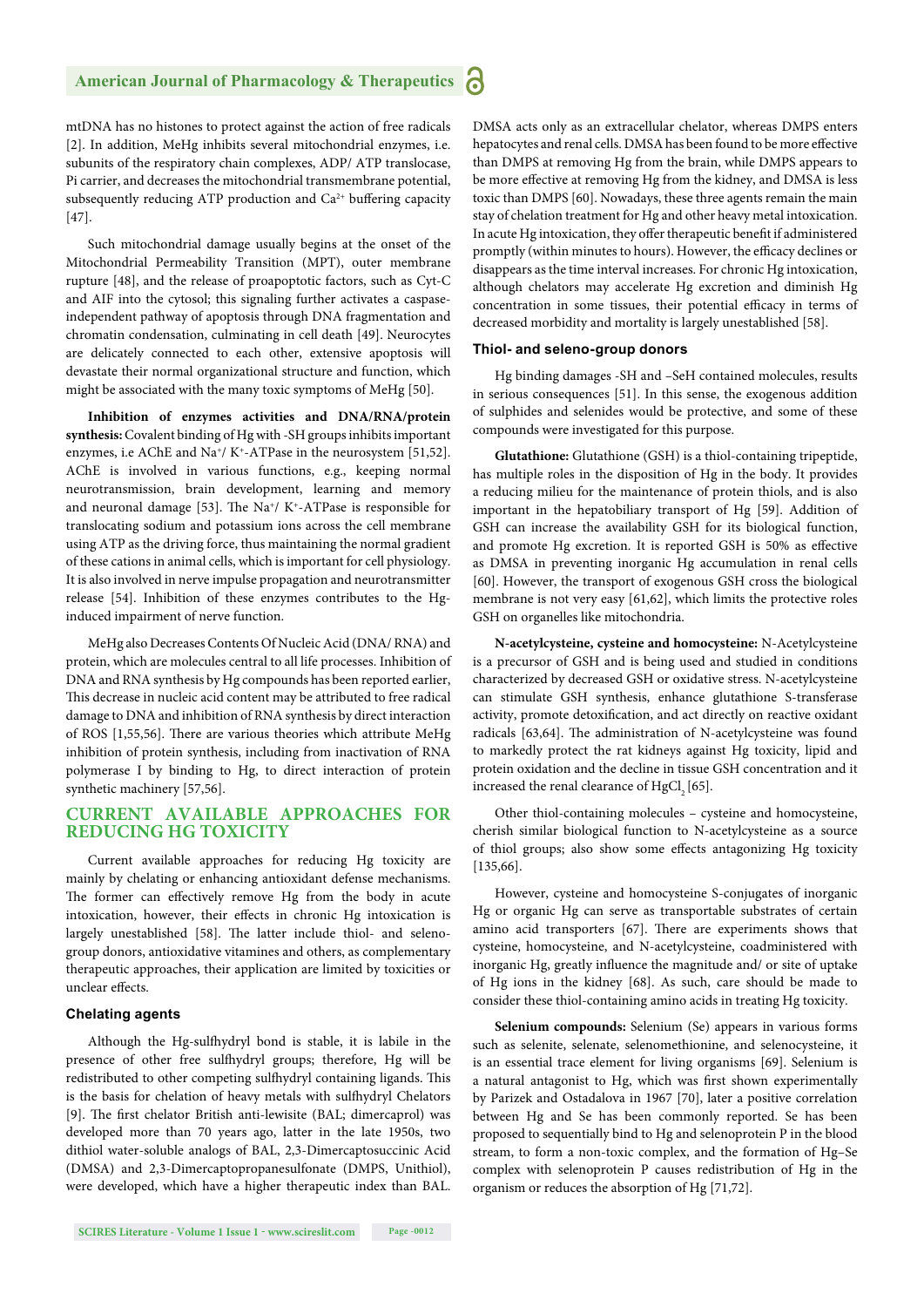As an essential trace element, the need for Se in human and animal nutrition is well recognized. However, selenium is not currently used in the treatment of human Hg intoxication, possibly because Se toxicity may be manifested after ingestion only slightly higher than those nutritionally required [40].

#### **Antioxidative vitamins**

Vitamin E is a lipid soluble antioxidant, which plays an important role in stabilizing the cell membranes by scavenging free radicals. It has a protective effect against oxidative damage in the liver and other tissues caused by Hg and heavy metal intoxication [73,74].

Vitamin C is a water-soluble antioxidant, and is an indispensable nutrient required to maintain the physiological processes. Small amount of this vitamin is sufficient to prevent and cure scurvy; while, larger amount may be essential to maintain good health during environmental adversities. Experiments have found that vitamin C influences Hg accumulation, and detoxifies Hg toxicities [75-77].

Other vitamins, such as B12 and vitamin K [78,79] are also reported in experiments to combat Hg, but vitamins can provide only supplementary roles for combating Hg, the real clinic efficacy is doubtful.

#### **Plant antioxidants and others**

Many plant extracts and plant-derived compounds such as polyphenols, flavonoids and xanthones have been known to have protective roles against heavy metal toxicity [80]. A highly mentioned candidate is quercetin, one of the most abundant flavonoids found in many fruits and vegetables, notably, blueberries, onions, curly kale and broccoli. It is well documented that quercetin is a potent antioxidant that can inactivates radicals and activate indirectly transcription factors that regulate genes encoding for antioxidant enzymes, and lots of experiments have showed efficacy of quercetin for deal with Hg toxicity [81-84].

Melatonin (N-acetyl-5-methoxytryptamine), the main secretory product of the pineal gland, and now is found exist in many kinds of food, is a potent free radical scavenger and antioxidant. Melatonin was reported effectively protect against Hg (ii)-induced oxidative tissue damage in rats, and against Hg induced intoxication in spermatozoa in vitro [85-88].

#### **REMEDY VALUES OF H2 S FOR REDUCING HG TOXICITY**

H2 S has historically been considered to be a toxic gas, an environmental and occupational hazard. However, over the last decade, with the discovery of its presence and enzymatic production through precursors of L-cysteine and homocysteine in mammalian tissues,  $H_2S$  is emerging as a highly significant endogenous gaseous mediator which may play a substantial regulatory role in a variety of physiological systems [89-91], and therapeutic potential of exogenous  $\rm{H}_{2}\rm{S}$  is extensively investigated.

#### **Physicochemical property**

 $\rm H_2S$  is a sulfur analog of water and, due to its weak intermolecular force, exists in a gaseous form. When exposed to air, it slowly oxidizes to form elemental sulfur.  $\rm H_2$ S readily dissolves in water, acts as a weak acid (pK<sub>a</sub> = 6.9 in 0.01–0.1 mol/ litre solutions at 18°C) and dissociates to H+, HS−, and S2−. Under physiological conditions, approximately

20% exist as H2 S and the remaining 80% as HS−, with only trace amounts of  $S^2$ -. The term "Hydrogen Sulfide (H<sub>2</sub>S)" has been used to refer to  $H_2S$ , HS<sup>-</sup>, and S<sup>2-</sup>, and NaHS is one of the physiological donors of  $H_2S$  [92,106].

 $H_2$ S superior to other sulfides for protecting organelles:  $H_2$ S is a highly lipophilic molecule, and able to freely penetrate the membranes of cells of all types by diffusion and without the requirement for specialized membrane transporters [89], which makes is superior to other sulfides for protecting intracellular organelles [93,94].

 $H_2$ **S reacts with metal ions:**  $H_2$ S reacts with metal ions to form metal sulfides, which are often insoluble solids, in reverse, treating metal sulfides with strong acid often liberates  $H_2S$ . This conversion is widely exploited. In the purification of metal ores by flotation, mineral powders are often treated with  $\mathrm{H}_2$ S to enhance the separation [95]. And gases or waters contaminated by  $H_2S$  can be cleaned with metal. In this case, elemental Hg and Hg ions are reported to react with H2 S directly to form less toxic inorganic HgS, which is the main ingredient of cinnabar, cinnabar is now used for 2000 years in traditional Chinese medicines [96].

**H<sub>2</sub>S transformed to hydrogen polysulfides:** In the presence of oxygen,  $H_2S$  can be transformed to Hydrogen Polysulfides ( $H_2S_n$ ), which possesses a higher number of sulfur atoms than  $H_2S$ .

$$
2n\text{H}_2\text{S} + \frac{1}{2}(2n-1)\text{O}_2 \rightarrow \text{H}_2\text{S}_{2n} + (2n-1)\text{H}_2\text{O}
$$

HS<sup>-</sup> also reacts with zero valent sulfur to produce  $H_2S_n$  with varying numbers of sulfurs until the number reaches 8, at which point sulfur molecules cyclize and separate from polysulfides:

$$
HS^- \leftrightarrow HSS^- \leftrightarrow HSSS^- \leftrightarrow \dots \leftrightarrow HS_7^- \rightarrow S_8
$$

In body, endogenous  $H_2S_n$  is produced by 3-Mercaptopyruvate Sulfurtransferase (3MST) from 3-Mercaptopyruvate (3MP) and is generated by the chemical interaction of  $H_2S$  with Nitric Oxide (NO) [97], the significance of endogenous  $H_2S_n$  has recently been recognized, much more potently than that of the parental molecule  $H<sub>2</sub>S$  [98-100].

#### **Physiologic source of H<sub>2</sub>S**

 $H<sub>2</sub>S$  was first detected in mammalian brains in 1989 [138], and to be synthesized from sulfur-containing amino acids, methionine, cysteine and cystine, catalyzed by different enzymes, Cystathionine β-Synthase (CBS) and Cystathionine γ-Lyase (CSE). It has been widely suggested that the expression of CSE, CBS, MPST showed some degree of tissue specificity, however, the previous assumption on distinct tissue distribution is not clear [89]. Latterly, Norihiro Shibuya, et al reports an additional biosynthetic pathway from D-cysteine involving 3-Mercaptopyruvate Sulfurtransferase (3MST) and D-Amino Acid Oxidase (DAO). D-cysteine-dependent pathway operates predominantly in the cerebellum and the kidney [101]. The enzymatic generation of  $H_2S$  may be directly regulated by a number of hormones and other signaling molecules. The activity of CBS is directly inhibited by 2 different gaseous signal molecules, NO and CO, and stimulated by bacterial endotoxins. Also glucocorticoids appear to regulate CBS and CSE activity [102,103].

Besides tissue sources, the intestinal flora produces  $H_2S$ , which is a second source of H<sub>2</sub>S [104]. And erythrocytes also produce H<sub>2</sub>S, where  $H_2S$  is produced from organic polysulfides in a glutathionedependent manner [105].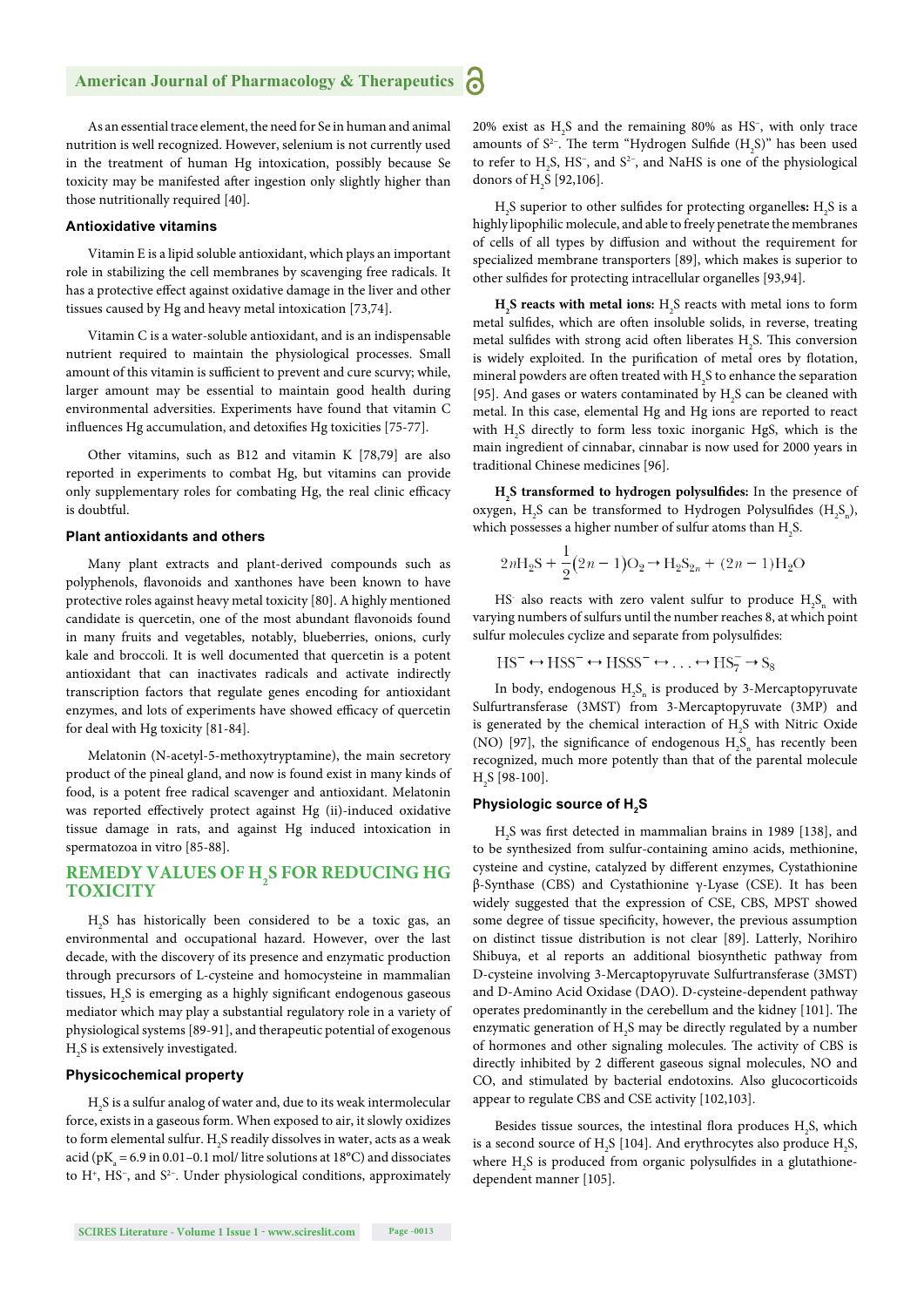#### **Biological activities**

**Modification of synaptic transmission:** Astrocytes and microglial cells play important roles in the regulation of brain pH levels, neurotransmitter levels and neuronal excitability. It is reported  $H_2S$  evokes Ca<sup>2+</sup> waves in astrocytes that trigger a Ca<sup>2+</sup> influx via its channels in the plasma membrane and also reversibly increases  $Ca^{2+}$ levels in microglia in a dose dependent manner [139]. In addition H2 S facilitates hippocampal LTP via the activation of N-Methyl-D-Aspartate (NMDA) receptors as well as the phosphorylation of these receptors by Protein Kinase A (PKA) and regulates intracellular Ca2+ level in astrocytes and hippocampal slices, which is involved in the formation of memory. Studies also have established that  $\rm H_2S$ upregulates the GABA -receptor at both pre- and postsynaptic sites [107,139]. Which have even increased its prospective potential in physiological standpoint [110,139] .

Cytoprotective mediator: H<sub>2</sub>S has been proposed as a novel cytoprotective mediator, and there is growing evidences of direct and indirect antioxidant effects of  $H_2S$ .

**H2 S enhancing the production of GSH:** Increased GSH production by  $\mathrm{H}_2\mathrm{S}$  is prominent under conditions of oxidative stress caused by glutamate, when extracellular concentrations of glutamate are increased, the import of cystine in exchange for glutamate by the cystine/ glutamate antiporter is decreased. Since cystine is reduced to cysteine in cells for the synthesis of GSH, a decline in cystine import leads to a depression in the synthesis of GSH [91]. Since  $\rm H_2S$ is a reducing substance and cysteine is present in plasma and blood at certain concentrations,  $H_2S$  may inhibit the reaction of reducing cystine into cysteine in the extracellular space and increase the transmembrane transport of cysteine into cells for GSH production. Increased cysteine transport contributes to a greater extent to the synthesis of GSH. Increased hepatic GSH synthesis and decreased lipid peroxidation are also observed with  $\mathrm{Na}_2\mathrm{S}$  treatment in a murine hepatic ischaemia/ reperfusion injury model. This finding led to the identification of a cytoprotective effect on various organs, including the heart and kidney. In bacteria as well, inactivation of the bacterial homologs of CBS, CSE, and 3MST decreases the production of  $\rm H_2S$ , causing vulnerability of bacteria for antibiotics, suggesting that the cytoprotective effect of  $H_2S$  is considered a universal defense mechanism that functions from bacteria to mammals [108-91].

**Free radical scavenger:**  $H_2S$  also scavenges free radicals. 3MST and CAT are mainly localized to the mitochondria, where the respiratory chain produces ROS. Cells expressing 3MST and CAT show significant resistance to oxidative stress [91]. Furthermore, glomeruli isolated from CBS−/+ mice showed increased production of endogenous ROS (reactive oxygen species) compared with glomeruli from wild-type animals.  $H_2S$  also scavenges peroxynitrite (ONOO $^{\circ}$ ), which is formed from the interaction of  $NO$  with superoxide  $(O^2)$ , and Hypochlorous Acid (HOCl), and has been shown to protect the glial cell line SH-SY5Y from its toxicity [110]. In animal models of smoke/ burn injury, renal and hepatic ischaemia/ reperfusion,  $H_2S$ salt donors reduced the formation of nitrosatively and oxidatively modified cellular proteins, DNA and lipids, suggesting further an 'antioxidant' role for  $H_2S$  [89].

**Mitochondrial protection and bioenergetic stimulation:**  Mitochondria are central to oxidative phosphorylation and are also involved in various aspects of apoptosis. Mitochondrial dysfunction contributes to a wide range of human pathologies [91]. Emerging mitochondrial roles of  $\mathrm{H}_2\mathrm{S}$  include antioxidant effects, modulation of mitochondrial cell death pathways and the regulation of cellular bioenergetics. Multiple studies have demonstrated that  $H_2S$ donors can maintain mitochondrial integrity, reduce the release of mitochondrial death signals and attenuate mitochondrially-regulated cell death responses of various types [111].

H2 S was once viewed as a toxic gas, primarily attributed to a shutdown of mitochondrial electron transport and cellular ATP generation. However, recent studies showed that  $H_2S$  serves as a mitochondrial electron donor at lower concentrations, endogenous H2 S supports basal, physiological cellular bioenergetic functions. Meanwhile, CSE and CBS, the enzymes producing  $H_2S$ , also can serves as endogenous stimulators of cellular bioenergetics supply of ATP during hypoxia [112]. Recent data also show that  $H_2S$ , in lower concentrations, serves as an inorganic source of energy in mammalian cells; via these pathways,  $H_2S$  acts as an alternative supporter of mitochondrial electron transport and ATP generation [111,113].

Apoptosis modulation: Under different conditions, H<sub>2</sub>S may exhibits opposing pro- or anti-apoptotic effects. Overexpression of CSE in human smooth muscle cells results in significant inhibition of cell growth and in increased apoptosis, which are proposed to be due to an increased endogenous production of  $H_2S$  [72]. Anti-apoptotic effects have also been reported for  $H_2S$ . Human neuroblastoma SH-SY5Y cells were protected by  $H_2S$  from 6- hydroxydopamineinduced injury, and PC12 cells were protected by  $\rm{H}_{2}S$  against methyl phenylpyridinium-induced cytotoxicity and cell death, and  $H_2S$ protected cells from oxidative glutamate toxicity by stimulating production of glutathione [97]. The anti-apoptotic action of NF- $\kappa$ B is mediated by H<sub>2</sub>S-dependent persulfidation and is markedly diminished in CSE knockout mice [114]. However, the proapoptotic effects of  $H_2S$  and antiproliferative have also been reported to be a significant influence on various disorders such as vascular graft occlusion, atherosclerosis, and neointimal hyperplasia [139]. Further studies are needed to elucidate the opposing pro- and anti-apoptotic effects of  $H_2S$  [140,141].

Other mechanism: H<sub>2</sub>S functions as vasorelaxant, which is ascribed primarily to activation of  $\mathbf{K}_{\mathrm{ATP}}$  channels. The effect of  $\mathbf{H}_{\mathrm{2}}\mathbf{S}$  on relaxation of blood vessels is sensitive to the presence of  $K_{ATP}$  channel inhibitors and believed to involve direct channel activation by  $H_2S$ [8].  $H_2S$  has also been implicated as a modulator of other channels including the  $Ca^{2+}$ -sensitive K<sup>+</sup> channel (BKCa), L-type and T-type  $Ca<sup>2+</sup>$  channels, chloride channels, members of the TRP (transient receptor potential) family of channels and Na<sup>+</sup> channels. Of these, regulation of the BKCa is particularly interesting, since  $H_2S$  also functions as an oxygen sensor [139].

**Hydrogen polysulfide activities:** Hydrogen polysulfide  $(H_2S_n)$ , recently emerged as a potential signaling molecule, some of the previously reported effects of  $H_2S$  are now attributed to the more potent  $H_2S_n$  [115]. They regulate Keap1 to release Nrf2, which, in turn, upregulates antioxidant genes such as HO-1 and GCL and modifies the activity of Phosphatase and Tensin Homolog (PTEN), a lipid phosphatase, the physiological roles of polysulfides should be robust [99].

#### **H<sub>2</sub>S** donors

Although, inhalation of  $H_2S$  has found to have acutely protective effect under some circumstances, i.e., lung injuries induced by ventilators [116], neuropathic pain and brain edema [117], however, as a kind of toxic gas,  $H_2S$  gas is inconvenient for conventional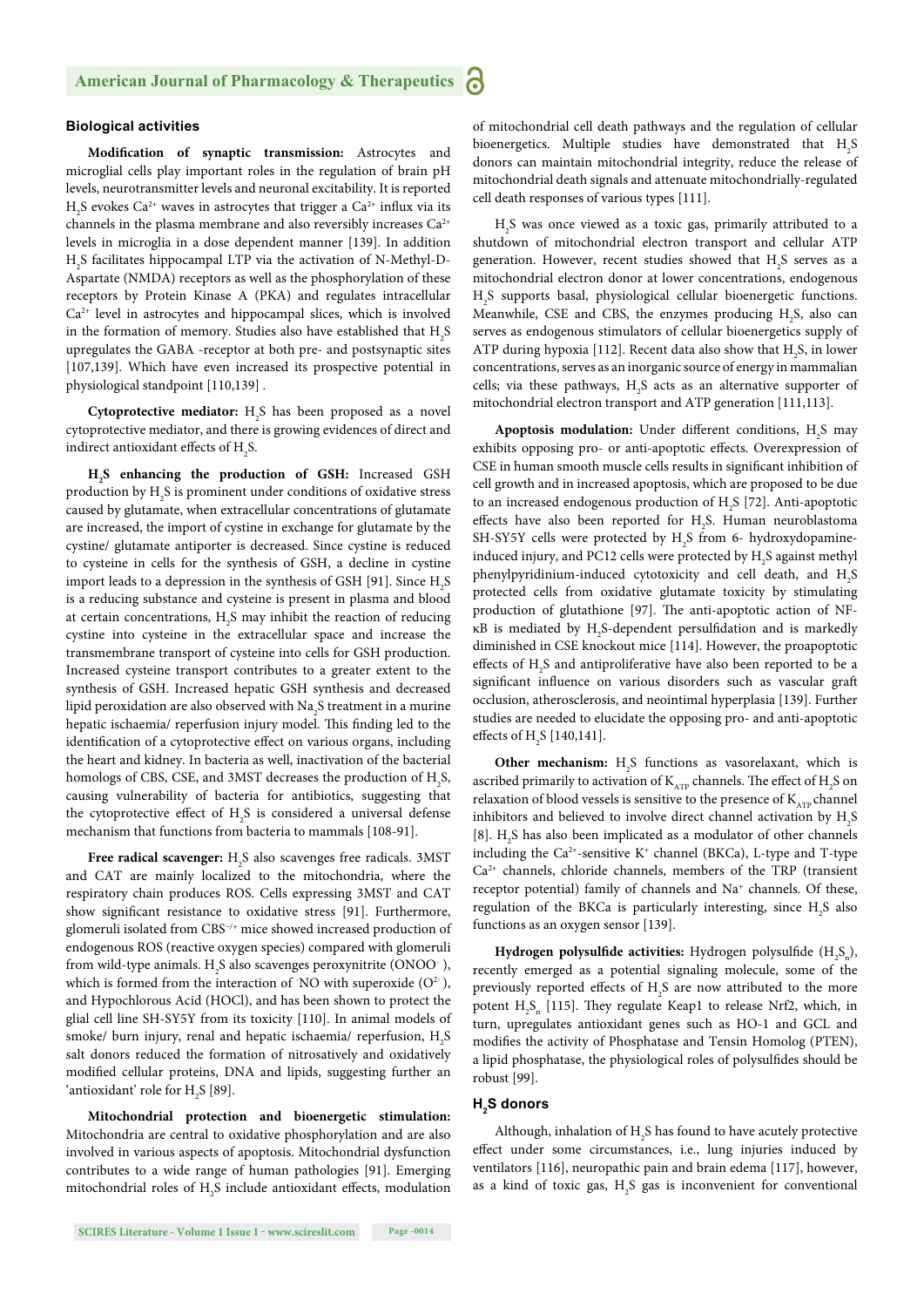research and therapeutic purpose. As a result,  $\rm H_2S$  donors are applied to replace  $H_2S$  gas. The vast studies have utilized commercially available inorganic sulfide salts such as  $\text{Na}_2\text{S}$  and NaSH. However, they are not particularly relevant tools to examine the physiology of  $\rm H_2S$  in vitro or in vivo [89], since excessive  $\rm H_2S$  may be instantaneously released, leading to exacerbate pathogenesis of neurological diseases [118]. Thus, various organic molecules that are capable to release  $\rm H_2S$ over extended periods of time have been developed [119].

NSAIDs with ADT-OH derivatives: The majority of these donors have modified existing pharmacological compounds of Non-Steroidal Anti-Inflammatory Drugs (NSAIDs) with ADT-OH [5-(4-hydroxyphenyl)-3H-1,2-dithiole- 3-thione]. ADT-OH as well as its derivatives is enzymatically metabolized to release  $\mathrm{H}_2\mathrm{S}$  by the mitochondria [120]. Unlike from NaHS,  $\mathrm{H}_2$ S generated from ADT-OH and its derivatives slowly increased intracellular over 48 h [118]. These novel compounds have shown substantial promise in alleviating and limiting gastrointestinal side effects and toxicity of NSAIDS and in the treatment of inflammatory bowel disease, oedema, endotoxic shock and acute inflammation. However, since NSAIDs and ADT-OH are themselves biologically active, it is possible that some of the observed biological effects associated were due to themselves rather than released  $H_2S$  [89].

**GYY4137:** Recently,  $H_2S$  donors which do not consist of structurally modified drug molecules such as GYY4137 have been synthesized and characterized [89]. GYY4137 is a very slow-releasing  $\rm H_2S$  donor compound which releases two molecules of  $\rm H_2S$ , and has been shown to exert prominent vasodilatory activity via  $\mathbf{K}_{\text{ATP}}$  -channeldependent mechanisms, as well as exert anti-inflammatory activity via inhibition of nuclear factor κB (NF-κB)/ activator protein-1 (AP-1)- dependent pro-inflammatory signalling [89].

**D-Cysteine:** D-Cysteine can be used as a raw material for H<sub>2</sub>S synthesis to increase the production of  $\rm{H}_{2}S$ . Compared to traditional pathway from l-cysteine, 3MST/ DAO pathway using d-Cysteine to produce  $\mathrm{H}_2\mathrm{S}$  much more efficiently. Moreover, d-Cysteine is also less toxic than l-cysteine, and it promises novel therapeutic and clinical applications [110]. And there are reports that administration of d-cysteine protects primary cultures of cerebellar neurons from stress of hydrogen peroxide and attenuates ischaemia-reperfusion injury in the kidney, results showed more effective than l-cysteine [101].

#### Plant organosulfurs as potential H<sub>2</sub>S donors

In recent years, natural plant Organosulfur Compounds (OSC) come to be regarded as potential  $\rm H_2S$  donors. The Allium family and Cruciferous vegetables are known for their rich contents of bioactive organosulfur compounds. The main garlic OSC is allicin, known as diallyl thiosulfinate, that is synthetized from alliin after release of alliinase when garlic is crushed. In aqueous solutions, Allicin is rapidly metabolized in into Diallyl Sulfide (DAS), Diallyl Disulfide (DADS), Diallyl Trisulfide (DATS) and ajoene [121,122]. Cruciferous vegetables are rich in glucosinolates, which undergo hydrolysis by thioglucosidase (myrosinase) to isothiocyanates including sulforaphane in the broccoli [123]. Benavides et al., were the first to show that garlic-derived OSCs release  $H_2S$  which is responsible for the vasoactivity of garlic in human blood cells [124]. From then, DATS is found to be a fast  $H_2S$  donor in opposition to DADS [125]. Cruciferous sulforaphane was also found to release  $H_2S$  in human prostate cancer cells [126]. From a chemical point of view, OSCs with more than two tethering sulfur atoms are able to release  $\rm H_2S$  through thiol-disulfide exchange with GSH [127]. These researches open up a new avenue for developing  $\mathrm{H}_2\mathrm{S}$  donors from nature source.

#### Evidences of H<sub>2</sub>S antagonizing Hg toxicity

**H2 S-producing enzymes:** Eiko Yoshida et al. report that cystathionine β-synthase (CBS), which catalyzes the production of hydrogen sulfide, contributes to cellular protection against MeHg. overexpression of CBS reduced MeHg cytotoxicity, whereas transfection with CBS small interfering RNA enhanced MeHg toxicity in human neuroblastoma SH-SY5Y cells [128]. Bismethylmercury sulfide ((MeHg)2S), was identified as a metabolite of MeHg in SH-SY5Y cells exposed to MeHg and in the livers of rats treated with MeHg [129], which was formed by interactions between MeHg and endogenous free persulfide species, as well as protein-bound cysteine persulfide, these persulfides are also metabolites of  $\rm H_2S$  [129]. (MeHg) 2S had little chemical protein modification capability and little cytotoxicity compared with MeHg in vitro and in vivo [130,128].

**Plant organosulfurs compounds:** Organosulfurs are the main active ingredients in garlic, garlic extract have shown effectively prevents mercury induced neruotoxicity in vitro [131], liver and kidney damage induced by mercury chloride in the rats [132], and methyl mercury-induced cytotoxicity in peripheral blood leukocytes [133].

Sulforaphane (SFN) is the main OSC of Cruciferous vegetables, Feng et al [42] explored the preventive effects of sulforaphane (SFN) on MeHg-induced neurotoxicity in rat cerebral cortex, results indicated that pretreatment with SFN might prevent the MeHginduced neurotoxicity by reinforcing the activation of the Nrf2-ARE pathway and then down regulating the interaction between oxidative damage and excitotoxicity pathways. These facts provide OSCs as a fascinating molecular library for screening donors dealing with Hg toxicity.

NaHS, physiological donors of H<sub>2</sub>S: In our previous report, NaHS positively protect brain against MeHg-induced toxicity, reduced MeHg-induced oxidative stress, mitochondrial damage and cellular apoptosis. And also, NaHS increased DNA/ RNA content, and the important activities of acetylcholinesterase and Na<sup>+</sup>/ K<sup>+</sup>-ATPase, which were compromised by MeHg exposure. The mechanisms appear to involve the inhibition of oxidative stress and the protection of mitochondria [134].

#### **CONCLUSION AND PROSPECTIVE**

This paper reviews published data on issues of Hg toxicity, mainly chronic neurotoxicity, existing treatments and remedy values of  $\rm H_2S$ . The remedy values of  $H_2S$  were emphasized, besides the well known  $H_2$ S as cytoprotective mediator,  $H_2$ S reacting with heavy metal ions including Hg,  $H_2S$  superior to other sulfides for protecting organelles because of freely penetrating cellular membranes, development of  $H_2$ S donors and plant organosulfurs as potential  $H_2$ S donors were also mentioned, and especially, evidences of  $H_2S$  antagonizing  $Hg$ toxicity, including reported roles of H2S-producing enzymes and plant organosulfurs compounds, together with our previous report were reviewed, these data provide reasonable grounds for suitable H2 S donors to combat Hg toxicity.

We prospect that increasing the  $H_2S$  level to some extent may have benefits for Hg intoxication. This may be achieved by promoting endogenous  $H_2S$  production or supplying exogenous  $H_2S$  [142]. For promoting endogenous  $H_2S$  production purpose, activating the enzymes which producing  $H_2S$  and providing the materials for  $H_2S$ production are good choices. In addition, Intestinal bacteria is one of the important sources of the H2 S production, and the intestinal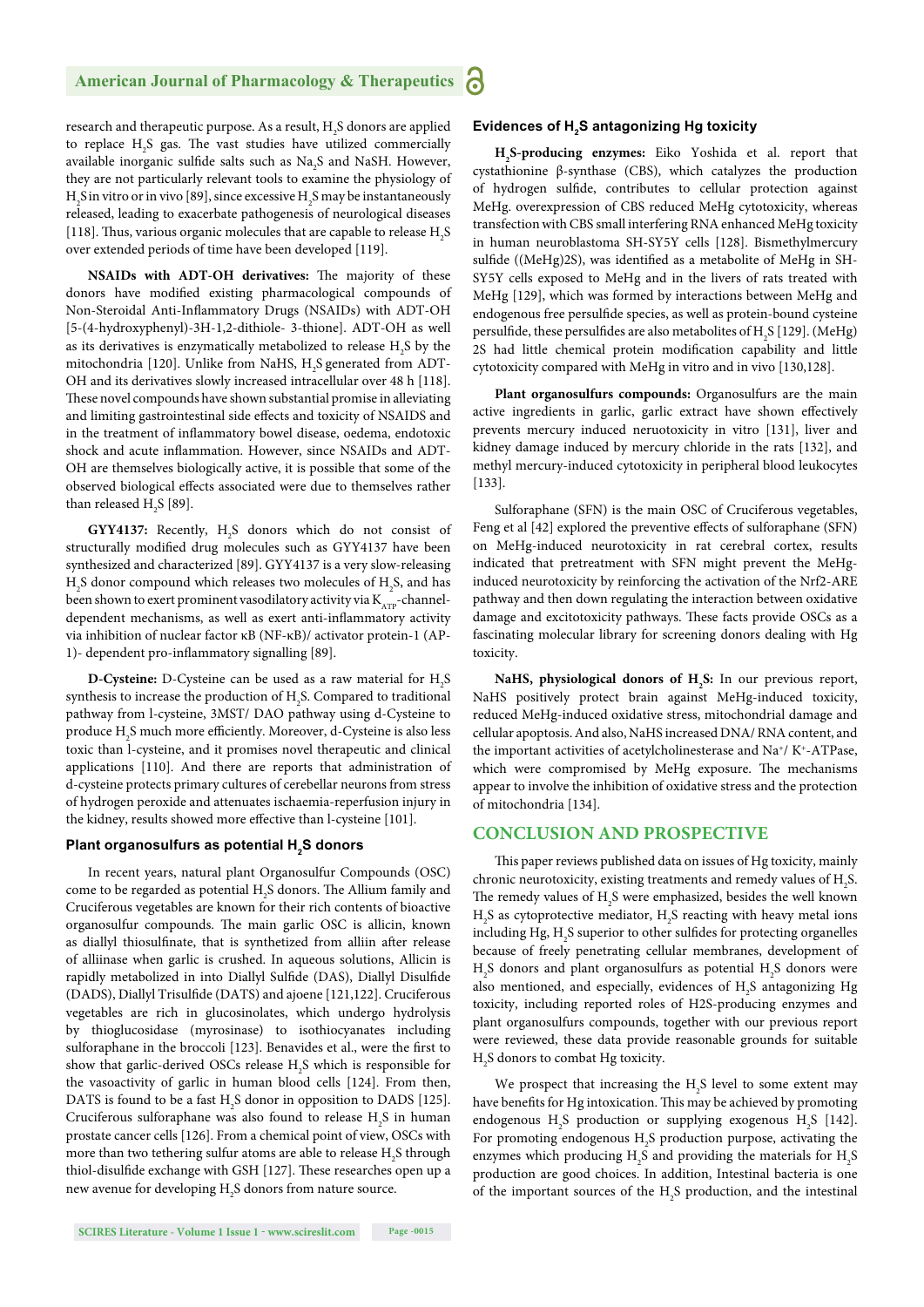tract is the major organ for Hg absorption and excretion, modulating intestinal micro ecology may increase the production of  $H_2S$ , reduce the absorption and increase the excretion of Hg and reduce the toxicity. For supplying the exogenous  $H_2S$  goal, the known  $H_2S$ donors provide us some good choices, meanwhile, we should actively look for more stable and slow-releasing donors from chemically synthesized compounds and nature plant organosulfurs, the latter are usually regarded to have better safety.

#### **ACKNOWLEDGMENTS**

Financial support from the grants of National Key R&D Program of China (2016YFD0400200) and National Natural Science Foundation of China (31571799) is gratefully acknowledged.

#### **REFERENCES**

- 1. Christinal J, Sumathi T. Effect of Bacopa monniera Extract on Methylmercury-Induced Behavioral and Histopathological Changes in Rats. Biol Trace Elem Res. 2013; 155: 56-64. https://goo.gl/k37kQt
- 2. Carocci A, Rovito N, Sinicropi MS, Genchi G, Mercury Toxicity and Neurodegenerative Effects. Rev Environ Contam Toxicol. 2014; 229: 1-18. https://goo.gl/k3AqwQ
- 3. Kimura Y, Kimura H. Hydrogen sulfide protects neurons from oxidative stress. FASEB J. 2004; 18: 1165-7. https://goo.gl/jCsf2T
- 4. Snijder PM, Frenay AR, Boer RAD, Pasch A, Hillebrands JL, Leuvenink HGD, et al. Exogenous administration of thiosulfate, a donor of hydrogen sulfide, attenuates angiotensin II-induced hypertensive heart disease in rats. Br J Pharmacol. 2015; 172: 1494. https://goo.gl/ZDkdiQ
- 5. Zhao Y, Pacheco A, Xian M, 2015. Medicinal Chemistry: Insights into the Development of Novel H2S Donors. Handb Exp Pharmacol. 2015; 230: 365- 388. https://goo.gl/RttevG
- 6. Graeme KA, Jr PC. Heavy metal toxicity, Part I: arsenic and mercury. J Emerg Med. 1998; 16: 45-56. https://goo.gl/JX8Anz
- 7. Patrick L. Mercury toxicity and antioxidants: Part 1: role of glutathione and alpha-lipoic acid in the treatment of mercury toxicity. Altern Med Rev. 2002; 7: 456. https://goo.gl/JHz5rQ
- 8. Bernhoft RA. Mercury toxicity and treatment: a review of the literature. J Environ Public Health. 2012; 460508. https://goo.gl/QzmMrp
- 9. Kim W, Kim DW, Yoo DY, Jung HY, Kim JW, Kim DW, et al. Antioxidant effects of Dendropanax morbifera Léveille extract in the hippocampus of mercury-exposed rats. BMC Complement. BMC Complement Altern Med. 2015; 15: 247. https://goo.gl/AJrgGh
- 10. Sanfeliu C, Sebastià J, Cristòfol R, Rodríguezfarré E. Neurotoxicity of organomercurial compounds. Neurotox Res. 2003; 5: 283-305. https://goo.gl/ePP2uH
- 11. Ekino S, Susa M, Ninomiya T, Imamura K, Kitamura T. Minamata disease revisited: an update on the acute and chronic manifestations of methyl mercury poisoning. J Neurol Sci. 2007; 262: 131-44. https://goo.gl/VkW6eH
- 12. Rutkowska M, Dubalska K, Bajger-Nowak G, Konieczka P, Namieśnik J. Organomercury Compounds in Environmental Samples: Emission Sources, Toxicity, Environmental Fate, and Determination. Crit Rev Env Sci Tec. 2014; 44: 638-704. https://goo.gl/PSLpgX
- 13. Wheatley B, Barbeau A, Clarkson, TW, Lapham LW. Methylmercury Poisoning in Canadian Indians — The Elusive Diagnosis. Canadian Journal of Neurological Sciences/ Journal Canadien des Sciences Neurologiques 1979; 6: 417-422. https://goo.gl/VSK7Hk
- 14. Díez S. Human health effects of methylmercury exposure. Rev Environ Contam Toxicol. 2009; 198: 111-32. https://goo.gl/8SNbe5
- 15. Myers GJ, Davidson PW. Does methylmercury have a role in causing developmental disabilities in children? Environ Health Perspect. 2000; 108: 413-420. https://goo.gl/4iQbUP
- 16. Selin NE. Global Biogeochemical Cycling of Mercury: A Review. Annual Review of Environment & Resources. 2009; 34: 43-63. https://goo.gl/D7uVdE
- 17. Hylander LD, Goodsite ME. Environmental costs of mercury pollution. Sci Total Environ. 2006; 368: 352-370. https://goo.gl/6UpthF
- 18. Hughner RS, Maher JK, Childs NM. Review of Food Policy and Consumer Issues of Mercury in Fish. J Am Coll Nutr. 2008; 27: 185-194. https://goo.gl/NxsmRp
- 19. Imm P, Knobeloch L, Anderson HA, Great Lakes Sport Fish Consortium. Fish Consumption and Advisory Awareness in the Great Lakes Basin. Environ Health Perspect. 2005; 113: 1325-1329. https://goo.gl/P5XmAj
- 20. Knobeloch L, Anderson HA, Imm P, Peters D, Smith A, Fish consumption advisory awareness, and hair mercury levels among women of childbearing age. Environ Res. 2005; 97: 220-227. https://goo.gl/p8zrUQ
- 21. Mutter J, Naumann J, Sadaghiani C, Walach H, Drasch G. Amalgam studies: disregarding basic principles of mercury toxicity. Int J Hyg Environ Health. 2004; 207: 391-397. https://goo.gl/65CzV5
- 22. Bates MN. Mercury amalgam dental fillings: an epidemiologic assessment. Int J Hyg Environ Health. 2006; 209: 309-316. https://goo.gl/XCXhpm
- 23. Clarkson TW. The three modern faces of mercury. Environ Health Perspect. 2002; 110: 11-23. https://goo.gl/XvNm1q
- 24. Shirkhanloo H, Fallah Mehrjerdi MA, Hassani H. Identifying occupational and nonoccupational exposure to mercury in dental personnel. Arch Environ Occup Health. 2017; 72: 63-69. https://goo.gl/e5ei5p
- 25. Nordberg GF, Fowler BA, Nordberg M. Handbook on the Toxicology of Metals. Academic Press. 2014 https://goo.gl/oHzK3C
- 26. Norseth T, Clarkson TW. Intestinal transport of 203Hg-labeled methyl mercury chloride. Role of biotransformation in rats. Arch Environ Health. 1971;22: 568-577. https://goo.gl/jtTNyv
- 27. Kostial K, Kello D, Jugo S, Rabar I, Maljković T. Influence of age on metal metabolism and toxicity. Environ Health Perspect. 1978; 25: 81-6. https://goo.gl/uSG5DT
- 28. Mousavi A. Mercury Salts in Chinese Traditional Medicines: A Human Health Concern in an Inorganic Chemistry Perspective. Comments Inorg. Chem. 2017; 1-9. https://goo.gl/ypnPyF
- 29. Liu J, Shi JZ, Yu LM, Goyer RA, Waalkes MP. Mercury in traditional medicines: Is cinnabar toxicologically similar to common mercurials? Exp Biol Med (Maywood). 2008; 233: 810 -7. https://goo.gl/vx6ZZN
- 30. Noller R. Cinnabar reviewed: characterization of the red pigment and its reactions. Studies in Conservation. 2015; 60: 79-87. https://goo.gl/9qLvwH
- 31. Wei L, Liao P, Wu H, Li X, Pei F, Li W, et al. Toxicological effects of cinnabar in rats by NMR-based metabolic profiling of urine and serum. Toxicol Appl Pharmacol. 2008; 227: 417-429. https://goo.gl/GnBtxe
- 32. Kershaw TG, Dhahir PH, Clarkson TW. The relationship between blood levels and dose of methylmercury in man. Arch Environ Health. 1980; 35: 28-36. https://goo.gl/ugTuJ7
- 33. Aschner M, Aschner JL, Kimelberg HK. Methylmercury Neurotoxicity and Its Uptake Across the Blood—Brain Barrier, The vulnerable brain and environmental risks. Springer. 1992; 3-17. https://goo.gl/66NBvy
- 34. Hoffmeyer RE, Singh SP, Doonan, CJ, Ross AR, Hughes RJ, Pickering IJ, et al. Molecular mimicry in mercury toxicology. Chem Res Toxicol. 2006; 19: 753-759. https://goo.gl/1HFKHb
- 35. Rooney JP. The role of thiols, dithiols, nutritional factors and interacting ligands in the toxicology of mercury. Toxicology. 2007; 234: 145-156. https://goo.gl/j2upf8
- 36. Skerfving S. Mercury in women exposed to methylmercury through fish consumption, and in their newborn babies and breast milk. Bull Environ Contam Toxicol. 1988; 41: 475-482. https://goo.gl/JQjMRM
- 37. Hamila NA, Oreby M, Al-nimer T, Hibishy H, Seleem M. Urinary Mercury level, neurobehavioral performance and some biochemical markers in children with amalgam restorations. J Am Sci. 2013; 9: 430-440.
- 38. Jan AT, Azam M, Siddiqui K, Ali A, Choi I, Haq QMR. Heavy metals and human health: Mechanistic insight into toxicity and counter defense system of antioxidants. Int J Mol Sci. 2015; 16: 29592-29630. https://goo.gl/AEYqwH
- 39. Branco V, Ramos P, Canário J, Lu J, Holmgren A, Carvalho C. Biomarkers of Adverse Response to Mercury: Histopathology versus Thioredoxin Reductase Activity. J Biomed Biotechnol. 2012; 359879. https://goo.gl/84YtrR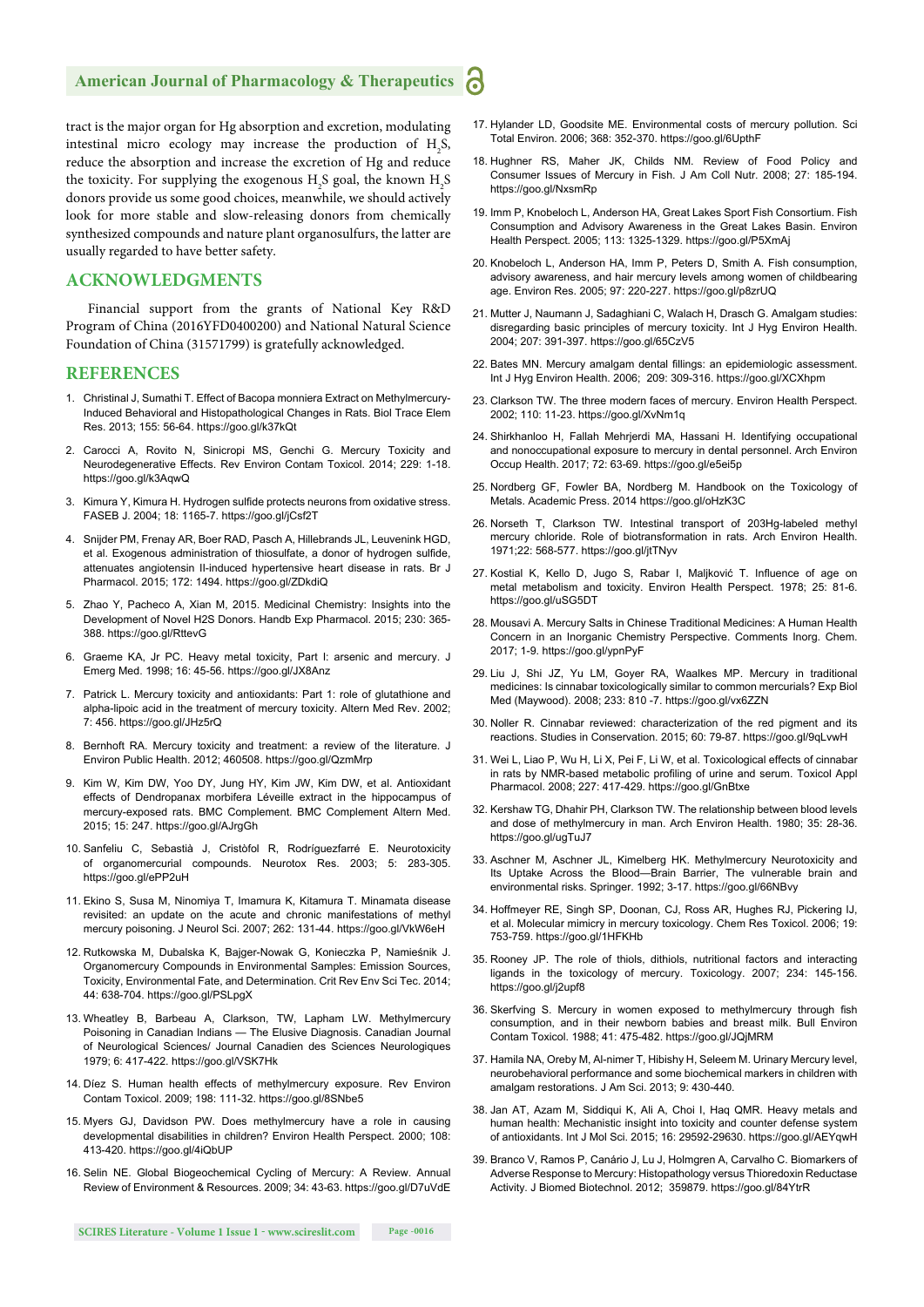- 40. Agarwal R, Behari JR. Effect of Selenium Pretreatment in Chronic Mercury Intoxication in Rats. Bull Environ Contam Toxicol. 2007; 79: 306-310. https://goo.gl/2vkfzM
- 41. Vasco B, Paula R, João C, Lu J, Arne H, Cristina C. Biomarkers of Adverse Response to Mercury: Histopathology versus Thioredoxin Reductase Activity. J Biomed Biotechnol. 2012; 2012: 359879. https://goo.gl/5gs59h
- 42. Feng S, Xu Z, Wang F, Yang T, Liu W, Deng Y, et al. Sulforaphane Prevents Methylmercury-Induced Oxidative Damage and Excitotoxicity Through Activation of the Nrf2-ARE Pathway. Mol Neurobiol. 2017; 54: 375-391. https://goo.gl/homzFx
- 43. Juárez BI, Portillo-Salazar H, González-Amaro R, Mandeville P, Aguirre JR, Jiménez ME. Participation of N-methyl-D-aspartate receptors on methylmercury-induced DNA damage in rat frontal cortex. Toxicology. 2005; 207: 223-229. https://goo.gl/c7qhyB
- 44. Shu F, Xu Z, Fei W, Yang T, Wei L, Yu D, et al. Sulforaphane Prevents Methylmercury-Induced Oxidative Damage and Excitotoxicity Through Activation of the Nrf2-ARE Pathway. Mol. Neurobiol. 2017; 1-17. https://goo.gl/oR2ue9
- 45. Dreiem A, Gertz CC, Seegal RF. The Effects of Methylmercury on Mitochondrial Function and Reactive Oxygen Species Formation in Rat Striatal Synaptosomes Are Age-Dependent. Toxicol Sci. 2005; 87: 156-162. https://goo.gl/ExrH1G
- 46. Franco JL, Posser T, Missau F, Pizzolatti MG, Santos ARS, Souza DO, et al. Structure–activity relationship of flavonoids derived from medicinal plants in preventing methylmercury-induced mitochondrial dysfunction. Environ Toxicol Pharmacol. 2010; 30: 272-278. https://goo.gl/mKeqnc
- 47. Cambier S, Benard G, Mesmerdudons N, Gonzalez P, Rossignol R, Brethes D, et al. At environmental doses, dietary methylmercury inhibits mitochondrial energy metabolism in skeletal muscles of the zebra fish (Danio rerio). Int J Biochem Cell Biol. 2009; 41: 791-799. https://goo.gl/FkyC3b
- 48. Lemasters JJ, Theruvath TP, Zhong Z, Nieminen AL. Mitochondrial calcium and the permeability transition in cell death. Biochim Biophys Acta. 2009; 1787: 1395-1401. https://goo.gl/6p9x4k
- 49. Schwartz J, Holmuhamedov E, Zhang X, Lovelace GL, Smith CD, Lemasters JJ. Minocycline and doxycycline, but not other tetracyclinederived compounds, protect liver cells from chemical hypoxia and ischemia/ reperfusion injury by inhibition of the mitochondrial calcium uniporter. Toxicol Appl Pharmacol. 2013; 273: 172-179. https://goo.gl/Adw2xo
- 50. Fujimura M, Usuki F, Sawada M, Rostene W, Godefroy D, Takashima A. Methylmercury exposure downregulates the expression of Racl and leads to neuritic degeneration and ultimately apoptosis in cerebrocortical neurons. Neurotoxicology. 2009; 30: 16-22. https://goo.gl/9yZWHB
- 51. Farina M, Rocha JBT, Aschner M. Mechanisms of methylmercury-induced neurotoxicity: Evidence from experimental studies. Life Sci. 2011; 89: 555- 563. https://goo.gl/gSGrn4
- 52. Magour S, 1986. Studies on the inhibition of brain synaptosomal Na+/K+- ATPase by mercury chloride and methyl mercury chloride. Arch Toxicol Suppl. 1986; 9: 393-396. https://goo.gl/GSf6va
- 53. Silman I, Sussman JL. Acetylcholinesterase: 'classical' and 'non-classical' functions and pharmacology. Curr Opin Pharmacol. 2005; 5: 293-302. https://goo.gl/HdfrrK
- 54. de Lores Arnaiz GR, Ordieres MGL. Brain Na(+), K(+)-ATPase Activity In Aging and Disease. Int J Biomed Sci. 2014; 10: 85-102. https://goo.gl/qN9Xnc
- 55. Chao ES, Gierthy JF, Frenkel GD. A comparative study of the effects of mercury compounds on cell viability and nucleic acid synthesis in HeLa cells. Biochem Pharmacol. 1984; 33: 1941-1945. https://goo.gl/a9HrES
- 56. Zahir F, Rizvi SJ, Haq SK, Khan RH, 2006. Effect of methyl mercury induced free radical stress on nucleic acids and protein: Implications on cognitive and motor functions. Indian J Clin Biochem. 2006; 21: 149-152. https://goo.gl/eDoJ3u
- 57. Sarafian TA, Cheung MK, Verity MA. IN VITRO METHYL MERCURY INHIBITION OF PROTEIN SYNTHESIS IN NEONATAL CEREBELLAR PERIKARYA. Neuropathol Appl Neurobiol. 1984; 10: 85-100. https://goo.gl/jZmvwm
- 58. Kosnett MJ. The role of chelation in the treatment of arsenic and mercury poisoning. J. Med. Toxicol. 2013; 9: 347-354. https://goo.gl/YyyriQ
	- **SCIRES Literature Volume 1 Issue 1 www.scireslit.com Page -0017**
- 59. Samipillai SS, Jagadeesan G, Ramesh S, Arumugam P,. Role of taurine and glutathione treatment on lipid peroxidation and antioxidant defense in mercury induced toxicity in rats. Int. J. Hum. Sci. & Tech. 2010; 1: 72-81. https://goo.gl/FVw56q
- 60. Muran PJ. Mercury elimination with oral DMPS, DMSA, vitamin C, and glutathione: an observational clinical review. Altern Ther Health Med. 2006; 12: 70-75. https://goo.gl/fG5ucn
- 61. Ballatori N, Hammond CL, Cunningham JB, Krance SM, Marchan R. Molecular mechanisms of reduced glutathione transport: role of the MRP/ CFTR/ABCC and OATP/SLC21A families of membrane proteins. Toxicol Appl Pharmacol. 2005; 204: 238-255. https://goo.gl/q1hqYK
- 62. Lash LH. Role of glutathione transport processes in kidney function. Toxicol. Appl. Pharmacol. , 2005; 204: 329-42. https://goo.gl/LZDNxC
- 63. Hashimoto K, Tsukada H, Nishiyama S, Fukumoto, D, Kakiuchi T, Shimizu E, et al. Protective Effects of N-acetyl-L-cysteine on the Reduction of Dopamine Transporters in the Striatum of Monkeys Treated with Methamphetamine. Neuropsychopharmacology. 2004; 29: 2018-2023. https://goo.gl/ZQib3a
- 64. Zafarullah M, Li WQ, Sylvester J, Ahmad M. Molecular mechanisms of N-acetylcysteine actions. Cell Mol Life Sci. 2003; 60: 6-20. https://goo.gl/Jq4uoD
- 65. Girardi G, Elias MM. Effect of different renal glutathione levels on renal mercury disposition and excretion in the rat. Toxicology. 1993; 81: 57-67. https://goo.gl/VNy6g8
- 66. Singh V, Joshi D, Shrivastava S, Shukla S. Effect of monothiol along with antioxidant against mercury-induced oxidative stress in rat. Indian Journal of Experimental Biology. 2007; 45: 1037. https://goo.gl/jWQv6R
- 67. Zalups RK, Koropatnick J, Joshee L, 2007. Mouse monocytes (RAW CELLS) and the handling of cysteine and homocysteine S-conjugates of inorganic mercury and methylmercury. J Toxicol Environ Health A. 2007; 70: 799-809. https://goo.gl/nQZdVG
- 68. Zalups RK, Barfuss DW, 1998. Participation of mercuric conjugates of cysteine, homocysteine, and N-acetylcysteine in mechanisms involved in the renal tubular uptake of inorganic mercury. J Am Soc Nephrol. 1998; 9: 551- 561. https://goo.gl/ppB3Un
- 69. Schrauzer GN. Selenomethionine: A Review of Its Nutritional Significance, Metabolism and Toxicity. J Nutr. 2000; 130: 1653-1656. https://goo.gl/fpxXUs
- 70. Pařízek J, Ošťádalová I. The protective effect of small amounts of selenite in sublimate intoxication. Experientia. 1967; 23: 142-143. https://goo.gl/sao3iX
- 71. Suzuki KT, Sasakura C, Yoneda S, 1998. Binding sites for the (Hg-Se) complex on selenoprotein P. Biochim Biophys Acta. 1998; 1429: 102-112. https://goo.gl/cbQnLN
- 72. Yang G, Wu L, Wang R, 2006. Pro-apoptotic effect of endogenous H2S on human aorta smooth muscle cells. FASEB J. 2006; 20: 553-555. https://goo.gl/E3UExQ
- 73. Agarwal R, Goel SK, Chandra R, Behari JR. Role of vitamin E in preventing acute mercury toxicity in rat. Environ Toxicol Pharmacol. 2010; 29: 70-78. https://goo.gl/ZomUoW
- 74. Kling LJ, Soares JH Jr, Haltman WA. Effect of vitamin E and synthetic antioxidants on the survival rate of mercury-poisoned Japanese quail. Poult Sci. 1987; 66: 325-331. https://goo.gl/62rmm5
- 75. Guillot I, Lohr B, Weiser H, Halbach S, Rambeck WA. Influence of vitamin C on cadmium and mercury accumulation. J. Anim. Physiol. Anim. Nutr. (Berl.) 1998; 80: 167-169. https://goo.gl/G6BS2T
- 76. Huang SH, Weng KP, Ger LP, Liou HH, Lin CC, Wang CC, et al. Influence of seafood and vitamin supplementation on maternal and umbilical cord blood mercury concentration. J Chin Med Assoc. 2017; 80, 307-312. https://goo.gl/n6TZaE
- 77. Lee JH, Moniruzzaman M, Yun H, Lee S, Park Y, Bai SC. Dietary vitamin C reduced mercury contents in the tissues of juvenile olive flounder (Paralichthys olivaceus) exposed with and without mercury. Environ Toxicol Pharmacol. 2016; 45: 8-14. https://goo.gl/Cf1x3g
- 78. Sakaue M, Mori N, Okazaki M, Kadowaki E, Kaneko T, Hemmi Nm, et al. Vitamin K has the potential to protect neurons from methylmercuryinduced cell death In Vitro. J Neurosci Res. 2011; 89: 1052–1058. https://goo.gl/A4bCXd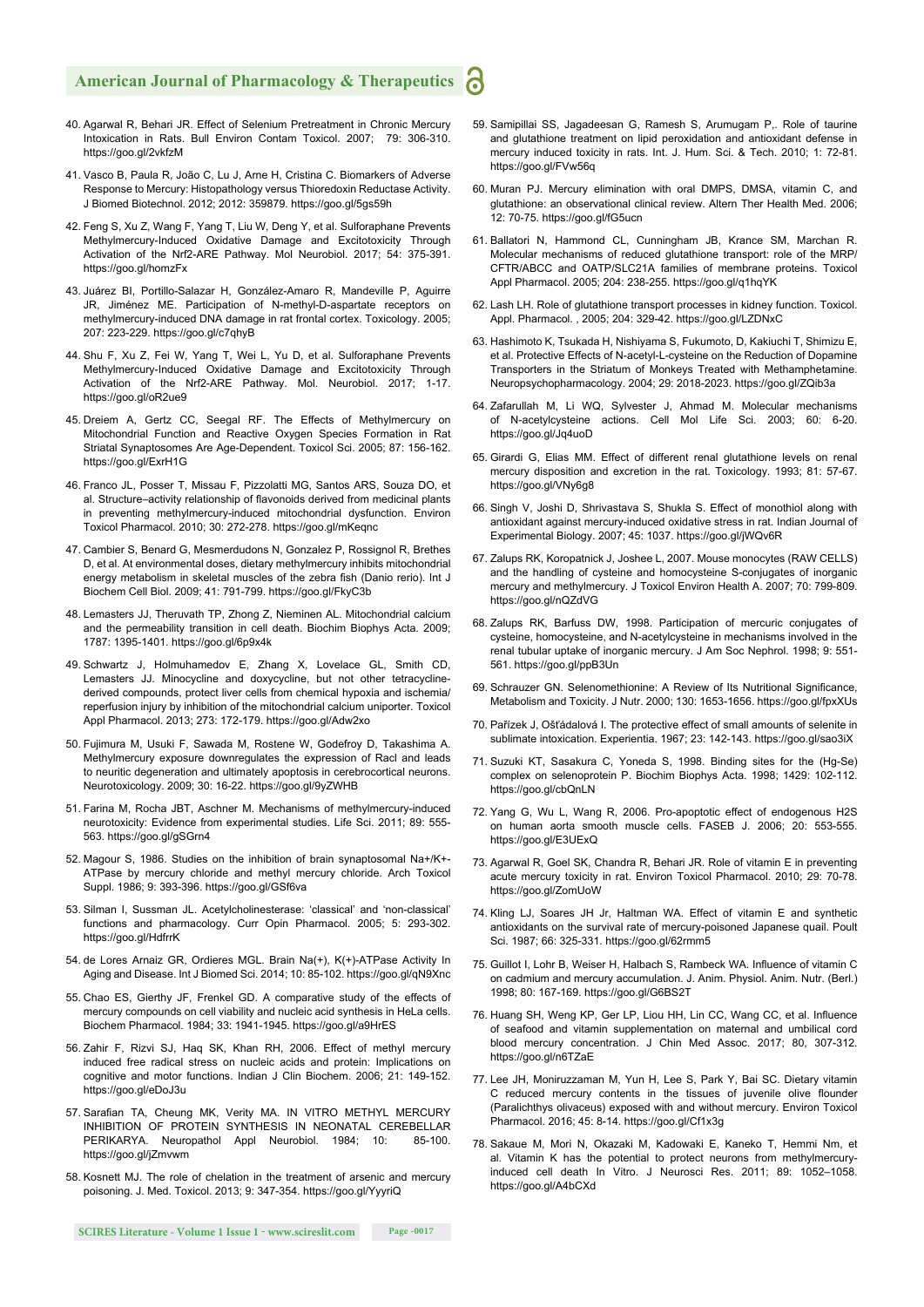- 79. Zorn NE, Smith JT, 1990. A relationship between vitamin B 12 , folic acid, ascorbic acid, and mercury uptake and methylation. Life Sci. 1990; 47: 167- 173. https://goo.gl/6EWcLi
- 80. Sobhika A, Rao BN, Kaivalya M, Ridhirama B, Satish RBS. Mangiferin, a dietary xanthone protects against mercury-induced toxicity in HepG2 cells. Environ Toxicol. 2012; 27: 117-127. https://goo.gl/8xkH2t
- 81. Barcelos GR, Angeli JP, Serpeloni JM, Grotto D, Rocha BA, Bastos JK, et al. Quercetin protects human-derived liver cells against mercury-induced DNAdamage and alterations of the redox status. Mutat Res. 2011; 726: 109-115. https://goo.gl/WzJqCC
- 82. Barcelos GRM, Grotto D, Serpeloni JM, Angeli JPF, Rocha BA, Vicentini JT, et al. Protective properties of quercetin against DNA damage and oxidative stress induced by methylmercury in rats. Arch Toxicol. 2011; 85: 1151-1157. https://goo.gl/h4QeDG
- 83. Shin YJ, Kim JJ, Kim YJ, Kim WH, Park EY, Kim IY, et al. Protective Effects of Quercetin Against HgCl-Induced Nephrotoxicity in Sprague-Dawley Rats. J Med Food. 2015; 18: 524-34. https://goo.gl/Pv7NjK
- 84. Wagner C, Vargas AP, Roos DH, Morel AF, Farina M, Nogueira, et al. Comparative study of quercetin and its two glycoside derivatives quercitrin and rutin against methylmercury (MeHg)-induced ROS production in rat brain slices. Arch Toxicol. 2010; 84: 89-97. https://goo.gl/w42Ro7
- 85. Rao MV, Chhunchha B. Protective role of melatonin against the mercury induced oxidative stress in the rat thyroid. Food Chem Toxicol. 2010; 48: 7-10. https://goo.gl/M7FCnY
- 86. Rao MV, Gangadharan B. Antioxidative potential of melatonin against mercury induced intoxication in spermatozoa in vitro. Toxicol In Vitro. 2008; 22: 935-942. https://goo.gl/MRc23i
- 87. Rao MV, Purohit A, Patel T. Melatonin protection on mercury-exerted brain toxicity in the rat. Drug Chem Toxicol. 2010; 33: 209-216. https://goo.gl/TpCndj
- 88. Sener G, Sehirli AO, Ayanoglu-Dülger G. Melatonin Protects Against Mercury(II)-Induced Oxidative Tissue Damage in Rats. Pharmacol Toxicol. 2003; 93: 290-6. https://goo.gl/meyUEE
- 89. Matthew W, Sophie LT, Mohit C, Bridget F, Jacqueline W. Emerging role of hydrogen sulfide in health and disease: critical appraisal of biomarkers and pharmacological tools. Clin Sci (Lond). 2011; 121: 459-488. https://goo.gl/bjHtri
- 90. Rong W, Kimura H, Grundy D. The neurophysiology of hydrogen sulfide. Inflamm Allergy Drug Targets. 2011; 10: 109-117. https://goo.gl/GU7UVc
- 91. Wei G, Kan JT, Cheng ZY, Chen JF, Shen YQ, Jie X, et al. Hydrogen Sulfide as an Endogenous Modulator in Mitochondria and Mitochondria Dysfunction. Oxid Med Cell Longev. 2012; 2012: 878052. https://goo.gl/aKpuHQ
- 92. Ishigami M, Hiraki K, Umemura K, Ogasawara Y, Ishii K, Kimura H. A source of hydrogen sulfide and a mechanism of its release in the brain. Antioxid Redox Signal. 2009; 11: 205-214. https://goo.gl/wqdg5z
- 93. Ding T, Chen W, Li J, Ding J, Hu H, Mei X. High Glucose Induces Mouse Mesangial Cell Overproliferation via Inhibition of Hydrogen Sulfide Synthesis in a TLR-4-Dependent Manner. Cell Physiol Biochem. 2017; 41: 1035-1043. https://goo.gl/6nwUZk
- 94. Mathai JC, Missner A, Kugler P, Saparov SM, Zeidel ML, Lee JK, et al. No facilitator required for membrane transport of hydrogen sulfide. Proc Natl Acad Sci U S A. 2009; 106: 16633-16638. https://goo.gl/t2G3Ta
- 95. Bratty M, Lawrence R, Kratochvil D, Marchant P, 2006. Applications of biological H2S production from elemental sulfur in the treatment of heavy metal pollution including acid rock drainage. Louis, Missouri, USA. https://goo.gl/Fz6eVH
- 96. Liu J, Shi JZ, Yu LM, Goyer RA, Waalkes MP. Mercury in traditional medicines: Is cinnabar toxicologically similar to common mercurials? Exp Biol Med (Maywood). 2008; 233: 810 -7. https://goo.gl/vx6ZZN
- 97. Kabil O, Motl N, Banerjee R. H 2 S and its role in redox signaling. Biochim Biophys Acta. 2014; 1844: 1355-1366. https://goo.gl/5gJP75
- 98. Cortesekrott MM, Kuhnle GG, Dyson A, Fernandez BO, Grman M, Dumond JF, et al. Key bioactive reaction products of the NO/H2S interaction are S/Nhybrid species, polysulfides, and nitroxyl. Proc Natl Acad Sci U S A. 2015; 112: E4651. https://goo.gl/Z7gLtN
- 99. Kimura H. Hydrogen sulfide and polysulfides as biological mediators. Molecules. 2014a; 19: 16146-16157. https://goo.gl/PAM1Ya
- 100. Kimura H. Physiological role of hydrogen sulfide and polysulfide in the central nervous system. Neurochem Int. 2013; 63: 492-497. https://goo.gl/Nvhy4R
- 101. Shibuya N, Koike S, Tanaka M, Ishigami-Yuasa M, Kimura Y, Ogasawara Y, et al. A novel pathway for the production of hydrogen sulfide from D-cysteine in mammalian cells. Nat Commun. 2013; 4: 1366. https://goo.gl/Q9aVwG
- 102. Kimura Y, Mikami Y, Osumi K, Tsugane M, Oka J, Kimura H. Polysulfides are possible H2S-derived signaling molecules in rat brain. FASEB J. 2013; 27: 2451-2457. https://goo.gl/28brpY
- 103. Kimura H, Shibuya N, Kimura Y. Hydrogen sulfide is a signaling molecule and a cytoprotectant. Antioxid Redox Signal. 2012; 17: 45-57. https://goo.gl/SJU71L
- 104. Linden DR, Levitt MD, Farrugia G, Szurszewski JH. Endogenous production of H2S in the gastrointestinal tract: still in search of a physiologic function. Antioxid Redox Signal. 2010; 12: 1135-1146. https://goo.gl/kGWkGp
- 105. Shibuya N, Tanaka M, Yoshida M, Ogasawara Y, Togawa T, Ishii K, et al. 3-Mercaptopyruvate sulfurtransferase produces hydrogen sulfide and bound sulfane sulfur in the brain. Antioxid Redox Signal. 2009; 11: 703- 714. https://goo.gl/3Yn8EE
- 106. Panthi S, Chung HJ, Jung J, Na YJ. Physiological Importance of Hydrogen Sulfide: Emerging Potent Neuroprotector and Neuromodulator. Oxidative Medicine and Cellular Longevity, 2016a, (2016-6-20) 2016, 1-11. https://goo.gl/Nu8jGt
- 107. Kimura H. Hydrogen sulfide as a neuromodulator. Mol Neurobiol. 2002; 26: 13-19. https://goo.gl/GzDANj
- 108. Kimura H. Signaling molecules: hydrogen sulfide and polysulfide. Antioxid Redox Signal. 2015; 22: 362-376. https://goo.gl/Xte9KG
- 109. Kimura Y, Goto Y, Kimura H. Hydrogen sulfide increases glutathione production and suppresses oxidative stress in mitochondria. Antioxid Redox Signal. 2010; 12: 1-13. https://goo.gl/NoJhD1
- 110. Kimura H. Signaling molecules: hydrogen sulfide and polysulfide. Antioxid Redox Signal. 2015; 22: 362-376. https://goo.gl/Xte9KG
- 111. Szczesny B, Módis K, Yanagi K, Coletta C, Le Trionnaire S, Perry A, et al. AP39, a novel mitochondria-targeted hydrogen sulfide donor, stimulates cellular bioenergetics, exerts cytoprotective effects and protects against the loss of mitochondrial DNA integrity in oxidatively stressed endothelial cells in vitro. Nitric Oxide. 2014; 41: 120-130. https://goo.gl/oVZk8u
- 112. Szabo C, Ransy C, Módis K, Andriamihaja M, Murghes B, Coletta C, et al. Regulation of mitochondrial bioenergetic function by hydrogen sulfide. Part I. Biochemical and physiological mechanisms. Br J Pharmacol. 2014; 171: 2099-2122. https://goo.gl/UVMiVc
- 113. Módis K, Wolanska K, Vozdek R. Hydrogen sulfide in cell signaling, signal transduction, cellular bioenergetics and physiology in C. elegans. Gen Physiol Biophys. 2013; 32: 1-22. https://goo.gl/iMrMZ5
- 114. Sen N, Paul Bindu D, Gadalla Moataz M, Mustafa Asif K, Sen T, Xu R, et al. Hydrogen Sulfide-Linked Sulfhydration of NF-κB Mediates Its Antiapoptotic Actions. Mol Cell. 2012; 45: 13-24. https://goo.gl/7sBQaY
- 115. Kimura H. Hydrogen polysulfide (H 2 S n ) signaling along with hydrogen sulfide (H 2 S) and nitric oxide (NO). J Neural Transm (Vienna). 2016; 123: 1235-1245. https://goo.gl/mCZQb4
- Spassov SG, Faller S, Hummel M, Helo K, Ihle A, Ryter SW, et al. Hydrogen Sulfide Confers Lung Protection During Mechanical Ventilation via Cyclooxygenase 2, 15-deoxy Δ12,14-Prostaglandin J2, and Peroxisome Proliferator-Activated Receptor Gamma. Crit Care Med. 2017; 45: e849-e857. https://goo.gl/uiGeP4
- 117. Geng Y, Li E, Mu Q, Zhang Y, Wei X, Li H, et al. Hydrogen sulfide inhalation decreases early blood-brain barrier permeability and brain edema induced by cardiac arrest and resuscitation. J Cereb Blood Flow Metab. 2015; 35: 494-500. https://goo.gl/vQTo9G
- 118. Jia J, Xiao Y, Wang W, Qing L, Xu Y, Song H, et al. Differential mechanisms underlying neuroprotection of hydrogen sulfide donors against oxidative stress. Neurochem Int. 2013; 62: 1072-1078. https://goo.gl/upor3D